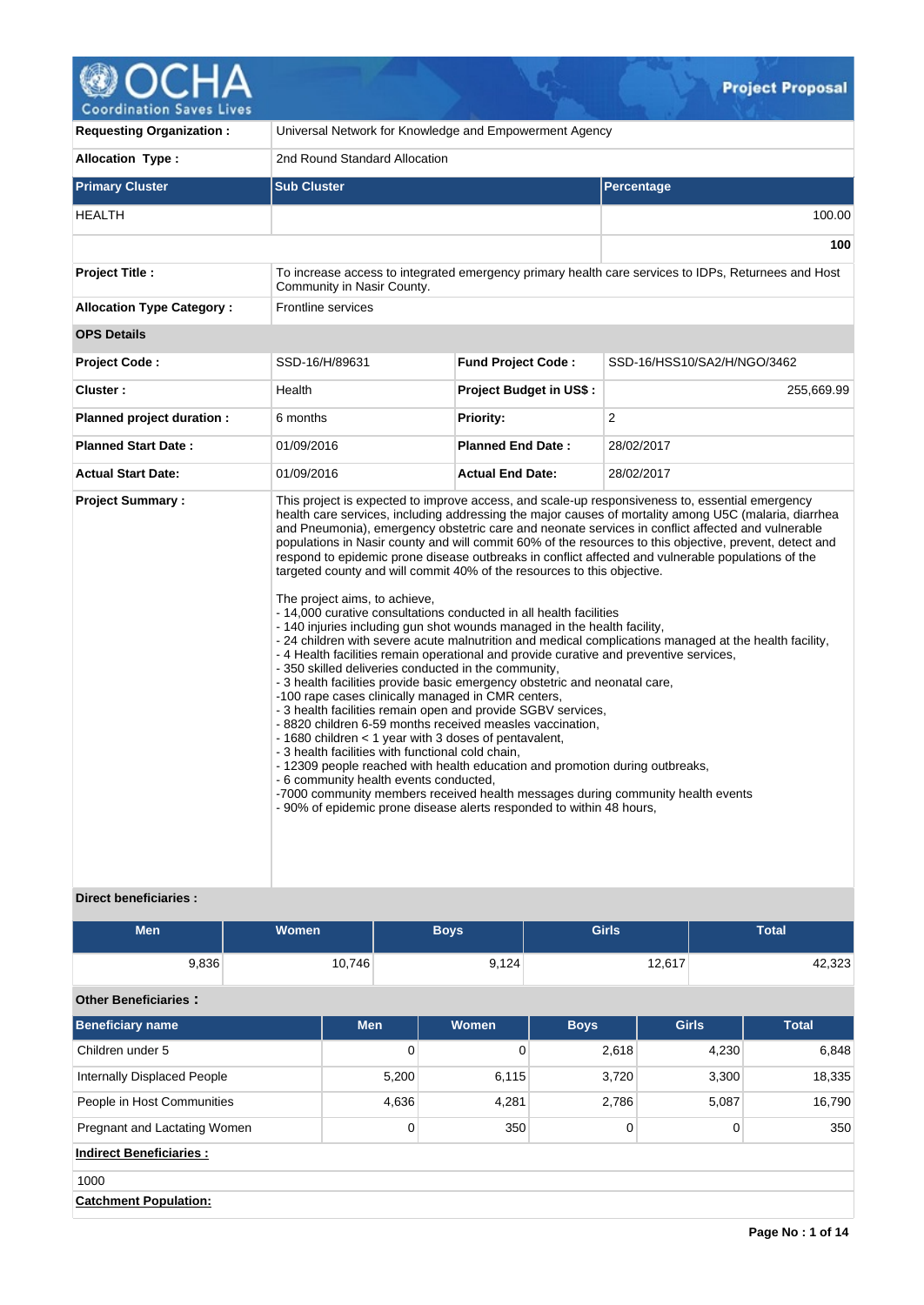#### Makak=4711

## **Link with allocation strategy :**

This project intends to save lives and alleviate suffering of vulnerable communities of Nasir county through provision of essential emergency health care services, including addressing the major causes of mortality among U5C (malaria, diarrhea and Pneumonia), emergency obstetric care and neonatal services and prevention, detection and response to epidemic prone disease outbreaks. To ensure communities are protected, capable and prepared to cope with significant threats.

#### **Sub-Grants to Implementing Partners :**

| <b>Partner Name</b> | <b>Partner Type</b> | <b>Budget in US\$</b> |
|---------------------|---------------------|-----------------------|
|                     |                     |                       |

# **Other funding secured for the same project (to date) :**

| <b>Other Funding Source</b> | <b>Other Funding Amount</b> |
|-----------------------------|-----------------------------|
|                             |                             |

## **Organization focal point :**

| <b>Name</b>      | <b>Title</b>                           | <b>Email</b>               | <b>Phone</b>     |
|------------------|----------------------------------------|----------------------------|------------------|
| Simon Bhan Chuol | <b>Executive Director</b>              | unkea.southsudan@gmail.com | +211 955 295 774 |
| Tobijo Denis     | <b>Health and Nutrition</b><br>Advisor | tdmssokiri@gmail.com       | +211 921 230 704 |
| Lock Simon Peter | <b>Health Manager</b>                  | locksimonpeter@gmail.com   | +8821643343038   |
| David Dak Deng   | Finance Manager                        | daviddakdeng@gmail.com     | +211 921 215 242 |

# **BACKGROUND**

#### **1. Humanitarian context analysis**

Nasir County is an administrative area in Upper Nile State in South Sudan. It is located on the northern side of the Sobat River, about 30 kilometres from the Ethiopian Boarder. According to the national bureau of statistics (2008 census), the county has a population of 210,002 settled in the 9 payams of Jikmir, Kierwan, Keich-kuon, Dinkar, Kurengke, Maker, Mading, Wanding and Roam. The county is a host to many IDPS from Malakal and Jonglei states who moved in due to the crises and in search of water and pasture for their cattle during the dry season.

Nasir county is among the most hit areas with the 2013 national crises. This has led to Hundreds of thousands people being displaced; some moved to Ethiopia and most of them are within the forests in the County. A total of 15,086 households (HHs) with a total of 131,259 individual IDPs mostly women and children were assessed and registered, (IRNA Nasir County, January 2014). The IRNA was limited to two payams of Kuetrengke and Jikmir. Since then population movements continued in Nasir town and surrounding vilages / payams. After the second attack on Nasir town on May 2014; Mandeng and Kierwan (Gum) became the Payams hosting most of the IDPS. The humanitarian situation continued to deteriorate with hunger, diseases and gunshot injuries claiming the lives of women, men, boys and girls. From then, no other IRNA assessment has been conducted, making the situation silent with no humanitarian assistance and the IDP and community continue to bear the burden of the crises.

Recently, fighting has resumed in the county, and more people are displaced with reported deaths and injuries. No assessment has been done to ascertain the exact number of displaced people but it is estimated at its hundredths of thousand. The county has seen increased trends in communicable diseases including malaria, diarrhea, pneumonia and Kala-Azar. Additionally, in a recent SMART survey conducted in May 2016, the global acute malnutrition (GAM) rate was above emergency threshold at 21.8%. The survey further reported high under five mortality rates of 2.57/10,000/day compared to 0.43/10,000/day in 2014. It indicated that 75% of the under five mortality was due to infections mainly malaria, diarrhea and pneumonia. According to world health organization, an U5MR > 2/10,000/day is considered an emergency. Data from EWARS for mandeng and Jikmir for the month of January to march 2016 indicated malaria as the leading morbidity at 64%, followed by diarrhea at 25% and pneumonia at 8%.

The crises weakened the Cold chain system, with most of the cold chain equipment missing including solar panels batteries and inverters. Since January 2014 to date there has been no routine immunization services taking place in the entire county. The situation made the community to rely on Rapid Response Mission (RRM) for EPI services for children under five, six to fifteen years and women of childbearing age. The last Rapid Response Mission was conducted in May 2015 in Makak village, adjacent to Jikmir leaving unattended situation for most half of last year and continued to date.

Currently, UNKEA is the only humanitarian Organization providing healthcare services in the above mentioned health facilities in the whole of Nasir County. The limited number of functional health facilities serving a large population of people is further complicated by the lack of funding support for health since January 2016.

#### **2. Needs assessment**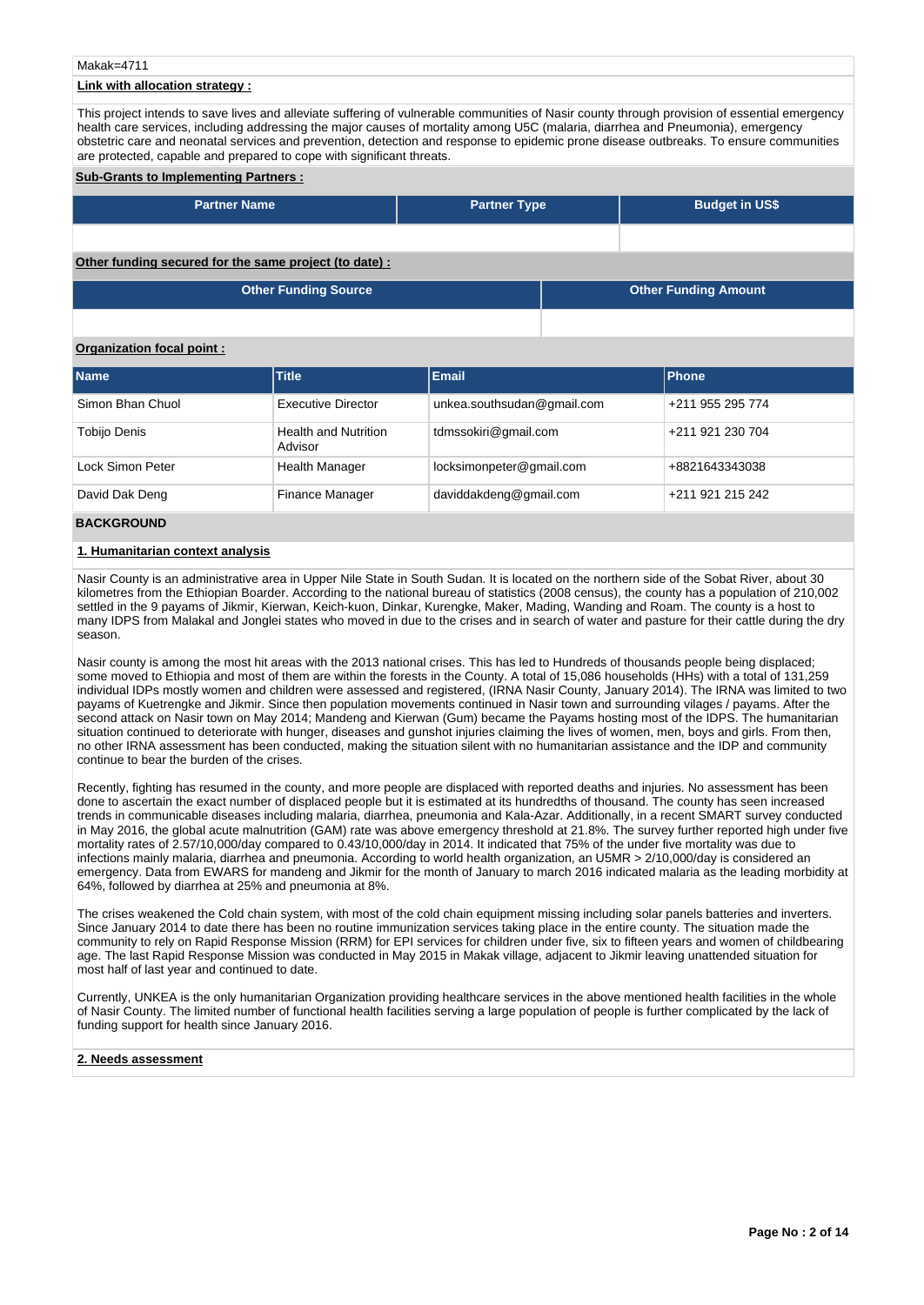The 2013 crises remains a humanitarian threat to the population of Nasir county.In 2014, an assessment conducted in the county registered 15,086 households (HHs) with a total of 131,259 individual IDPs mostly women and children. (IRNA Nasir County, January 2014). The IRNA was limited to two payams of Kuetrengke and Jikmir. Since then population movements continued in Nasir town and surrounding vilages / payams. After the second attack on Nasir town on May 2014; Mandeng and Kierwan (Gum) became the Payams hosting most of the IDPS. The humanitarian situation continued to deteriorate with hunger, diseases and gunshot injuries claiming the lives of women, men, boys and girls. From then, no other IRNA assessment has been conducted, making the situation silent with no humanitarian assistance and the IDP and community continue to bear the burden of the crises.

Recently, fighting has resumed in the county, and more people are displaced with reported deaths and injuries. No assessment has been done to ascertain the exact number of displaced people but it is estimated at its hundredths of thousand. The county has seen increased trends in communicable diseases including malaria, diarrhea, pneumonia and Kala-Azar. Additionally, in a recent SMART survey conducted in May 2016, the global acute malnutrition (GAM) rate was above emergency threshold at 21.8%. The survey further reported high under five mortality rates of 2.57/10,000/day compared to 0.43/10,000/day in 2014. It indicated that 75% of the under five mortality was due to infections mainly malaria, diarrhea and pneumonia. According to world health organization, an U5MR > 2/10,000/day is considered an emergency. Data from EWARS for mandeng and Jikmir for the month of January to march 2016 indicated malaria as the leading morbidity at 64%, followed by diarrhea at 25% and pneumonia at 8%.

Since January 2014 to date there has been no routine immunization services taking place in the entire county. The situation made the community to rely on Rapid Response Mission (RRM) for EPI services for children under five, six to fifteen years and women of childbearing age. The last Rapid Response Mission was conducted in May 2015 in Makak village, adjacent to Jikmir leaving unattended situation for most half of last year and continued to date.

Currently, UNKEA is the only humanitarian Organization providing healthcare services in the above mentioned health facilities in the whole of Nasir County. The limited number of functional health facilities serving a large population of people is further complicated by the lack of funding support for health since January 2016.

#### **3. Description Of Beneficiaries**

The beneficiaries will be IDPs, returnees and host community in Nasir county of Upper Nile state; it will be a gender sensitive project and will benefit men and women, boys and girls. Vulnerable communities will be given a special focus that is children under five years, women and the elderly people with disabilities. Total Beneficiaries = 44,423; Women = 13236, Men = 11,186, Girls = 10,749 boys = 9252

#### **4. Grant Request Justification**

This funding is requested to support UNKEA's Emergency response initiative (ERI) by providing basic health care services to vulnerable IDPs, returnees and host communities in 4 fixed health facilities of Jikmir PHCC ,Kiechkuon PHCC,Mandeng PHCU+, and Torpuot PHCU and 2 outreach sites of Torkech and Gaireang PHCUs. This funding will sustain and prevent rapture in providing continued humanitarian health assistance to the vulnerable IDPs, returnees and host communities. Scaling up provision of basic clinical consultations and treatment of common ailments such as malaria, diarrhea and pneumonia will reduce morbidity and mortality. Scaling up immunization services, vitamin A supplementation, deworming, IPT, clinical management of SGBV survivors, provision of safe and clean deliveries will enhance maternal, neonatal and child health, Accelerating grass root level community awareness will contribute to reduction in spread of communicable diseases. With 15 years existence in Nasir County, UNKEA has a strong community's support and acceptability making its programmes cost effective and sustainable through working with community volunteers. UNKEA has viable working relationship with its government, NGOs and donor partners such as CHD, UNICEF and SMoH in supporting the health care system in Nasir County. Through partnership agreement with PSI and WHO, UNKEA is receiving a non-cost supply of ACTs and RDTs, and essential drugs for management of malaria and other communicable diseases.

#### **5. Complementarity**

The project will complement on the ongoing health and nutrition project so that a comprehensive package of health and nutrition services is provided to the community. It will also help restore emergency health services, filling the gap that had lasted for the last 6 months due to lack of funding.

## **LOGICAL FRAMEWORK**

#### **Overall project objective**

To improve access, and scale-up responsiveness to, essential emergency health care, including addressing the major causes of mortality among U5C (malaria, diarrhea and Pneumonia), emergency obstetric care and neonate services and prevent, detect and respond to epidemic prone disease outbreaks in Nasir county.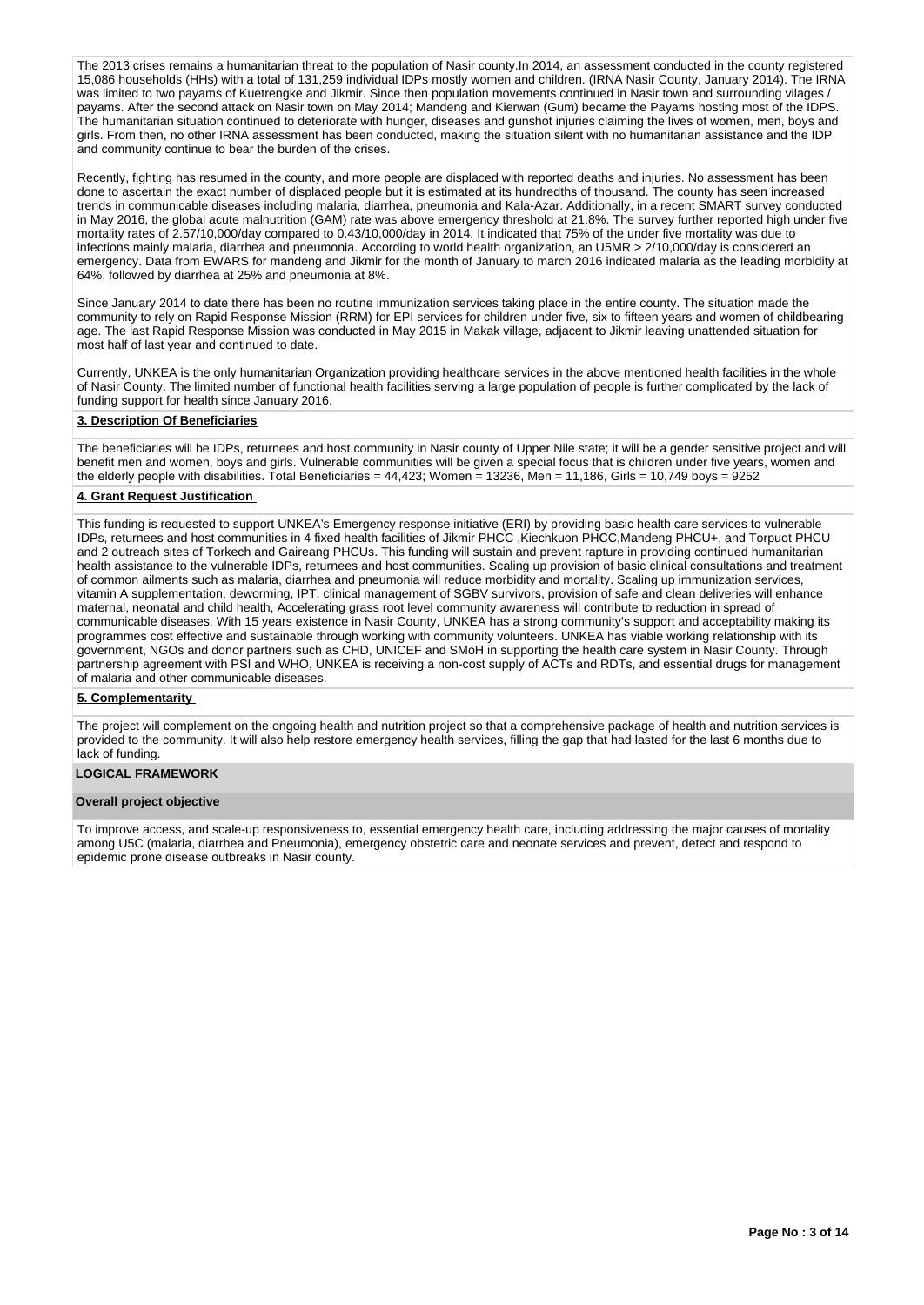| <b>HEALTH</b>                                                                                                                                                                                                                                                                                         |                                                                                                                   |                                 |
|-------------------------------------------------------------------------------------------------------------------------------------------------------------------------------------------------------------------------------------------------------------------------------------------------------|-------------------------------------------------------------------------------------------------------------------|---------------------------------|
| <b>Cluster objectives</b>                                                                                                                                                                                                                                                                             | <b>Strategic Response Plan (SRP) objectives</b>                                                                   | <b>Percentage of activities</b> |
| CO1: Improve access, and scale-up<br>responsiveness to, essential emergency<br>health care, including addressing the major<br>causes of mortality among U5C (malaria,<br>diarrhea and Pneumonia), emergency<br>obstetric care and neonate services in<br>conflict affected and vulnerable populations | HRP 2016 SO1: Save lives and alleviate<br>suffering through safe access to services and<br>resources with dignity | 60                              |
| CO <sub>2</sub> : Prevent, detect and respond to<br>epidemic prone disease outbreaks in conflict<br>affected and vulnerable populations                                                                                                                                                               | HRP 2016 SO1: Save lives and alleviate<br>suffering through safe access to services and<br>resources with dignity | 40                              |

**Contribution to Cluster/Sector Objectives :** To improve access, and scale-up responsiveness to, essential emergency health care, including addressing the major causes of mortality among U5C (malaria, diarrhea and Pneumonia), emergency obstetric care and neonate services, the project will provide both curative and preventive health care services to the people in need, which is in line with cluster objective 1 (CO1). To prevent, detect and respond to epidemic prone disease outbreaks, the project will ensure improved surveillance of communicable diseases and train health staff on communicable disease response and reporting, health education will be provided to the community before and within disease outbreaks which is in line with cluster objective 2 (CO2).

#### **Outcome 1**

Improve access, and scale-up responsiveness to, essential emergency health care, including addressing the major causes of mortality among U5C (malaria, diarrhea and Pneumonia) by providing treatment and management of the most common ailments including injuries and children < 5 with severe acute malnutrition with medical complications

# **Output 1.1**

#### **Description**

Clinical consultations undertaken, minor injuries managed and children < 5 with severe acute malnutrition with medical complications treated

#### **Assumptions & Risks**

- Security stability in the project area,
- Uninterrupted funding and supply of relief items and drugs,
- Continued acceptability and community support,
- Commitment and support of partner to the project,
- Continued accessibility to project sites,

# **Activities**

# **Activity 1.1.1**

Conduct out patient consultations to <5 and >5 boys and girls,men and women in all targeted health facilities

#### **Activity 1.1.2**

Carry out treatment of minor injuries including gunshot wounds at the health facility

#### **Activity 1.1.3**

Conduct clinical management of children under 5 with severe acute malnutrition with medical complications in stabilization centers

# **Activity 1.1.4**

Supply Health facilities with drugs and other medical supplies to provide curative services

# **Indicators**

|                                                                                                                                |                                                                  |                                                                                                                                                      |            | End cycle beneficiaries |                   | <b>End</b><br>cycle |               |
|--------------------------------------------------------------------------------------------------------------------------------|------------------------------------------------------------------|------------------------------------------------------------------------------------------------------------------------------------------------------|------------|-------------------------|-------------------|---------------------|---------------|
| Code                                                                                                                           | <b>Cluster</b>                                                   | <b>Indicator</b>                                                                                                                                     | <b>Men</b> | <b>Women</b>            | <b>Boys</b> Girls |                     | <b>Target</b> |
| Indicator 1.1.1                                                                                                                | <b>HEALTH</b>                                                    | (Frontline services): # of outpatient consultations<br>in conflict and other vulnerable states                                                       | 3,360      | 3,640                   | 3,36<br>0         | 3,64<br>0           | 14,000        |
|                                                                                                                                | <b>Means of Verification:</b> Out patient registers              |                                                                                                                                                      |            |                         |                   |                     |               |
| Indicator 1.1.2                                                                                                                | HEALTH                                                           | Frontline # of injuries in the community due to<br>conflict managed at the health facility                                                           |            |                         |                   |                     | 140           |
|                                                                                                                                | <b>Means of Verification:</b> Outpatient and inpatient registers |                                                                                                                                                      |            |                         |                   |                     |               |
| Indicator 1.1.3                                                                                                                | HEALTH                                                           | Frontline # of children under 5 with severe acute<br>malnutrition with medical complications, who are<br>clinically managed in stabilization centers |            |                         | 10                | 14                  | 24            |
|                                                                                                                                | <b>Means of Verification:</b> Inpatient nutrition registers      |                                                                                                                                                      |            |                         |                   |                     |               |
| Indicator 1.1.4                                                                                                                | HEALTH                                                           | Frontline # Number of functional health facilities in<br>conflict -affected and other vulnerable states                                              |            |                         |                   |                     | 4             |
| <b>Means of Verification</b> : Health cluster 5W, Monthly reports                                                              |                                                                  |                                                                                                                                                      |            |                         |                   |                     |               |
| <b>Outcome 2</b>                                                                                                               |                                                                  |                                                                                                                                                      |            |                         |                   |                     |               |
| Improve access to reproductive health services including safe pregnancy and skilled delivery at all targeted health facilities |                                                                  |                                                                                                                                                      |            |                         |                   |                     |               |

# **Output 2.1**

**Description**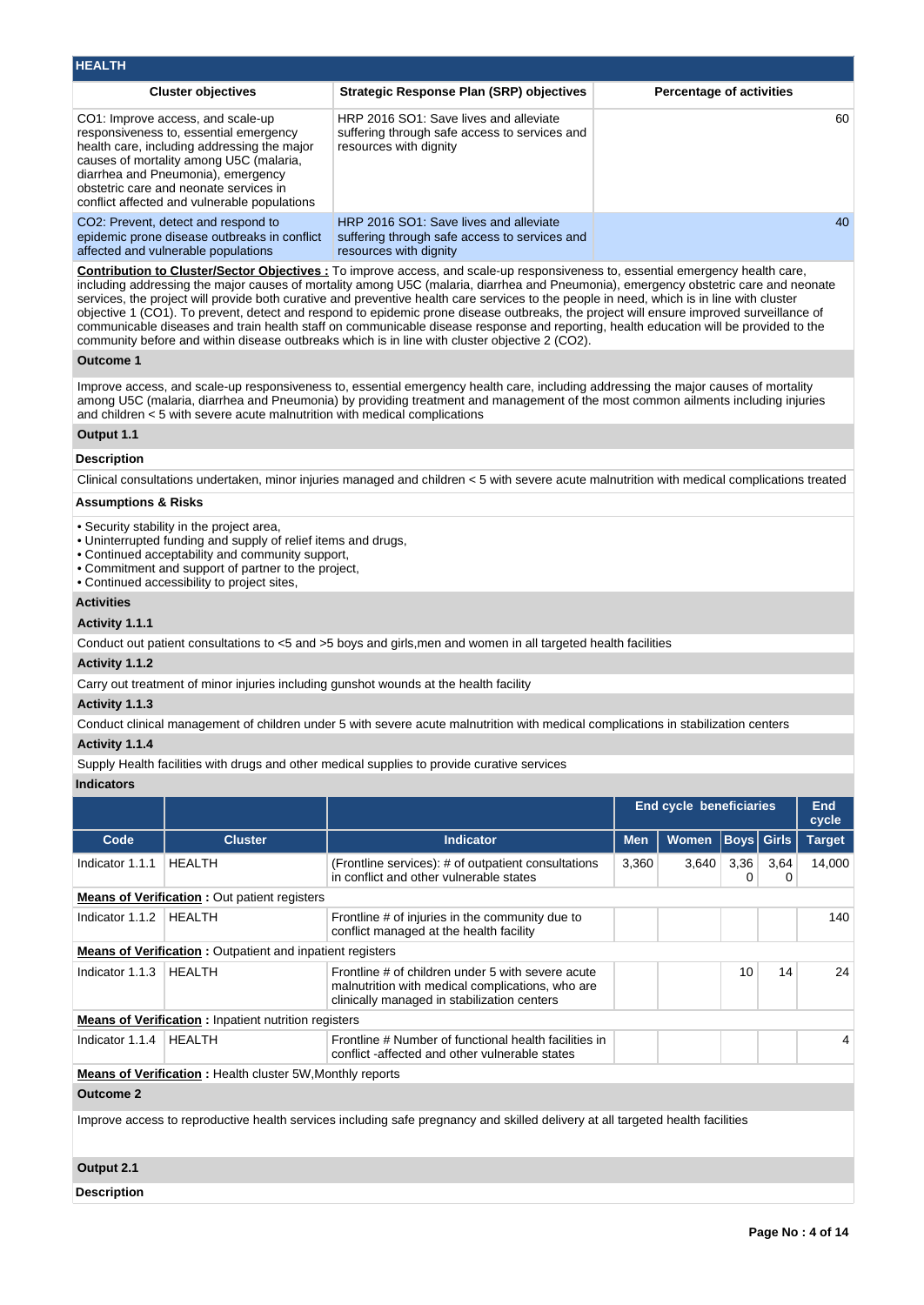Health facilities supplied with RH kits,skilled deliveries conducted, birth complications detected and referred to the next level of care

## **Assumptions & Risks**

Uninterrupted funding, and supply of RH kits, Continued acceptability and community support, Road access and means of transport

#### **Activities**

## **Activity 2.1.1**

Conduct skilled deliveries at the health facility

#### **Activity 2.1.2**

Supply Health facilities with RH kits to support safe deliveries

# **Indicators**

|                 |                                                       |                                                                                                                              | <b>End cycle beneficiaries</b> |       | End<br>cycle      |  |               |
|-----------------|-------------------------------------------------------|------------------------------------------------------------------------------------------------------------------------------|--------------------------------|-------|-------------------|--|---------------|
| Code            | <b>Cluster</b>                                        | Indicator                                                                                                                    | <b>Men</b>                     | Women | <b>Boys Girls</b> |  | <b>Target</b> |
| Indicator 2.1.1 | HFAI TH                                               | Frontline # Number of deliveries attended by<br>skilled birth attendants in conflict-affected and<br>other vulnerable states |                                | 350   |                   |  | 350           |
|                 | <b>Means of Verification:</b> Delivery registers      |                                                                                                                              |                                |       |                   |  |               |
| Indicator 2.1.2 | HEALTH                                                | Frontline # Number of facilities providing<br><b>BEMONC</b> services                                                         |                                |       |                   |  | 3             |
|                 | Means of Varification $\cdot$ Lookh output $\Gamma$ W |                                                                                                                              |                                |       |                   |  |               |

## **Means of Verification :** Health cluster 5 W

# **Outcome 3**

Improve access to Clinical and psychosocial support to rape cases including clinical management of rape cases, trauma counseling, emergency contraception and post exposure prophylaxis against HIV/AIDS

# **Output 3.1**

#### **Description**

Rape cases received early and timely treatment including trauma counseling,emergency contraception and PEPs.

# **Assumptions & Risks**

Rape cases reported timely,

PEP kits received from pipe line partners

# **Activities**

## **Activity 3.1.1**

Provide treatment to rape cases including trauma counseling,emergency contraception and PEPs at CMR centers

# **Activity 3.1.2**

Supply CMR centers with CMR with emergency contraceptives and PEP kits

#### **Indicators**

|                                                                                                         |                                             |                                                                                                                                      | <b>End cycle beneficiaries</b> |              |                   | <b>End</b><br>cycle |               |
|---------------------------------------------------------------------------------------------------------|---------------------------------------------|--------------------------------------------------------------------------------------------------------------------------------------|--------------------------------|--------------|-------------------|---------------------|---------------|
| Code                                                                                                    | <b>Cluster</b>                              | Indicator                                                                                                                            | <b>Men</b>                     | <b>Women</b> | <b>Boys</b> Girls |                     | <b>Target</b> |
| Indicator 3.1.1                                                                                         | <b>HFAITH</b>                               | Frontline # of rape cases clinically managed at<br><b>CMR</b> centers                                                                |                                |              |                   |                     | 100           |
|                                                                                                         | <b>Means of Verification: CMR registers</b> |                                                                                                                                      |                                |              |                   |                     |               |
| Indicator 3.1.2                                                                                         | <b>HEALTH</b>                               | Frontline # of health facilities providing SGBV<br>services                                                                          |                                |              |                   |                     | 3             |
|                                                                                                         | Means of Verification : Health cluster 5 Ws |                                                                                                                                      |                                |              |                   |                     |               |
| Outcome 4                                                                                               |                                             |                                                                                                                                      |                                |              |                   |                     |               |
| emergency situation                                                                                     |                                             | Restore cold chain functionality and improve routine immunization; static and outreach for children <5,5-15 years, boys and girls in |                                |              |                   |                     |               |
| Output 4.1                                                                                              |                                             |                                                                                                                                      |                                |              |                   |                     |               |
| <b>Description</b>                                                                                      |                                             |                                                                                                                                      |                                |              |                   |                     |               |
|                                                                                                         |                                             | Children <5,5-15 years, boys and girls fully immunized in emergency situation                                                        |                                |              |                   |                     |               |
| <b>Assumptions &amp; Risks</b>                                                                          |                                             |                                                                                                                                      |                                |              |                   |                     |               |
| Uninterrupted funding and supply of vaccines,<br>Cold chain equipment repaired or new fridges installed |                                             |                                                                                                                                      |                                |              |                   |                     |               |
| <b>Activities</b>                                                                                       |                                             |                                                                                                                                      |                                |              |                   |                     |               |
| Activity 4.1.1                                                                                          |                                             |                                                                                                                                      |                                |              |                   |                     |               |

Conduct Measles campaigns in IDPs, host communities and mobile communities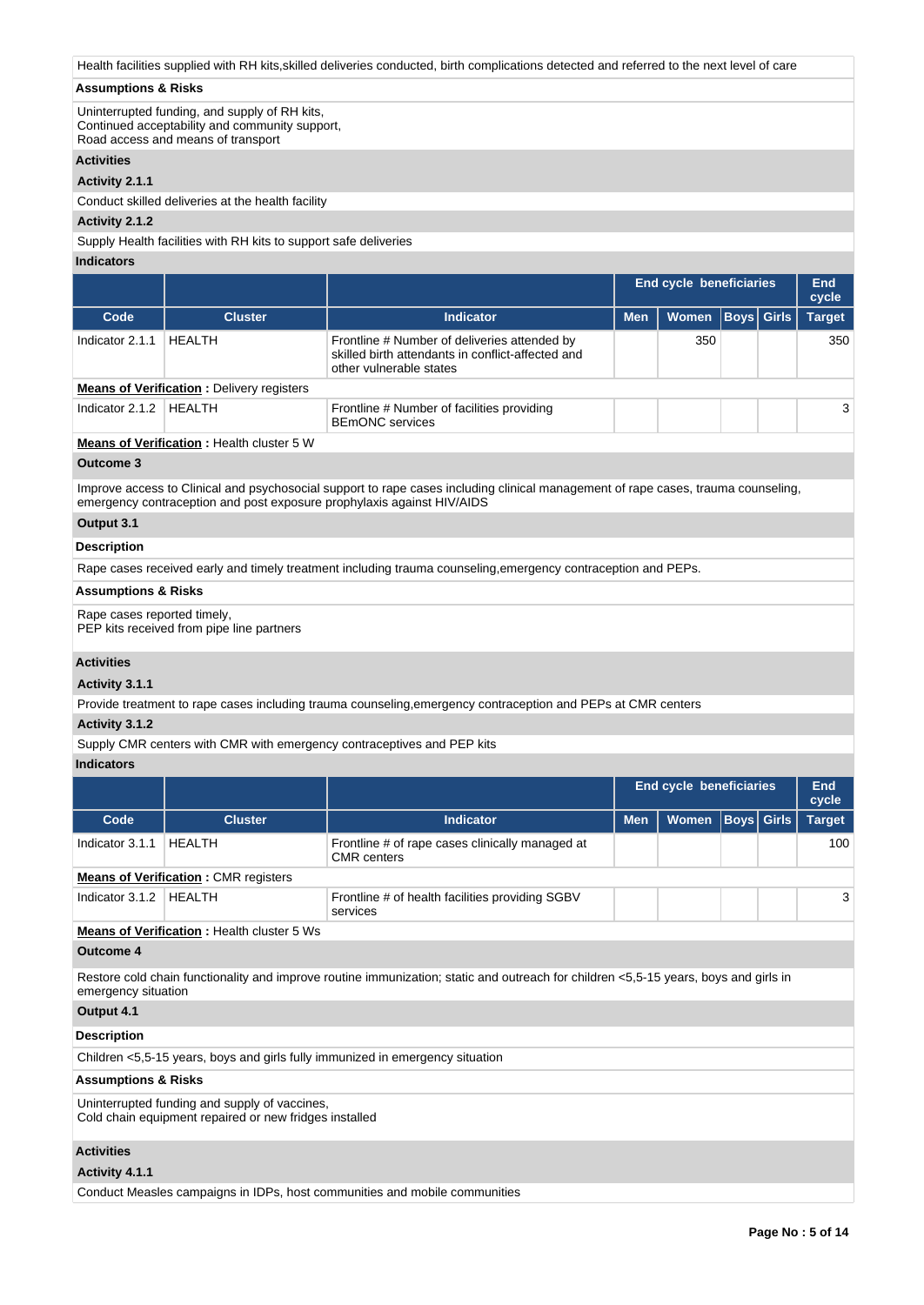# **Activity 4.1.2**

Conduct routine immunization at static and outreach sites

## **Activity 4.1.3**

## Carry out repair and/or installation of new cold chain system with support from UNICEF and MoH

## **Indicators**

|                                                  |                                            |                                                                                                                | <b>End cycle beneficiaries</b> |              | End<br>cycle |                   |               |
|--------------------------------------------------|--------------------------------------------|----------------------------------------------------------------------------------------------------------------|--------------------------------|--------------|--------------|-------------------|---------------|
| Code                                             | <b>Cluster</b>                             | Indicator                                                                                                      | <b>Men</b>                     | <b>Women</b> |              | <b>Boys Girls</b> | <b>Target</b> |
| Indicator 4.1.1                                  | <b>HEALTH</b>                              | Frontline # of children 6 to 59 months receiving<br>measles vaccinations in emergency or returnee<br>situation |                                |              | 3.72<br>0    | 5.10<br>0         | 8.820         |
| <b>Means of Verification: EPI register</b>       |                                            |                                                                                                                |                                |              |              |                   |               |
| Indicator 4.1.2                                  | <b>HEALTH</b>                              | Frontline # of children with 3 doses of pentavalent<br>vaccine                                                 |                                |              | 700          | 980               | 1.680         |
|                                                  | <b>Means of Verification: EPI register</b> |                                                                                                                |                                |              |              |                   |               |
| Indicator 4.1.3                                  | <b>HEALTH</b>                              | Frontline # of facilities with functioning Cold chain<br>in conflict states                                    |                                |              |              |                   | 3             |
| <b>Means of Verification:</b> Health cluster 5 W |                                            |                                                                                                                |                                |              |              |                   |               |

# **Outcome 5**

Improve knowledge,attitudes and practices for a healthy life style through improved behavioral change communication (Health education during community health events, health facility visits and individual counseling sessions).

## **Output 5.1**

# **Description**

Community received health education messages and adopts healthy living and health seeking behavior

## **Assumptions & Risks**

Uninterrupted funding, Stable security situation, Community ready to change

#### **Activities**

#### **Activity 5.1.1**

Conduct health education before and during outbreaks

## **Activity 5.1.2**

Conduct community health events (Campaigns, Dramas, Demonstrations )

## **Activity 5.1.3**

Conduct health education and distribute IEC materials during community health events

# **Indicators**

|                               |                                                |                                                                                                |            | End cycle beneficiaries |      | End<br>cycle      |               |
|-------------------------------|------------------------------------------------|------------------------------------------------------------------------------------------------|------------|-------------------------|------|-------------------|---------------|
| Code                          | <b>Cluster</b>                                 | <b>Indicator</b>                                                                               | <b>Men</b> | <b>Women</b>            |      | <b>Boys</b> Girls | <b>Target</b> |
| Indicator 5.1.1               | <b>HFAITH</b>                                  | Frontline # of people reached by health education<br>and promotion before and during outbreaks | 4.726      | 5.121                   | 1.18 | 1,28<br>0         | 12.309        |
|                               | <b>Means of Verification:</b> Attendance lists |                                                                                                |            |                         |      |                   |               |
| Indicator 5.1.2               | <b>HFAITH</b>                                  | Frontline # of community health events conducted<br>for behavioral change communication        |            |                         |      |                   | 6             |
|                               | <b>Means of Verification: Attendance lists</b> |                                                                                                |            |                         |      |                   |               |
| Indicator 5.1.3               | <b>HEALTH</b>                                  | Frontline # of community members received<br>health messages during community health events    |            |                         |      |                   | 7.000         |
| <b>Means of Verification:</b> |                                                |                                                                                                |            |                         |      |                   |               |

#### **Outcome 6**

Strengthen integrated disease surveillance and response and project monitoring and evaluation

## **Output 6.1**

# **Description**

Routine health facility data collected and reported, out break investigation, notification and response within 48 hours done;Programme monitoring and evaluation done

# **Assumptions & Risks**

**Activities**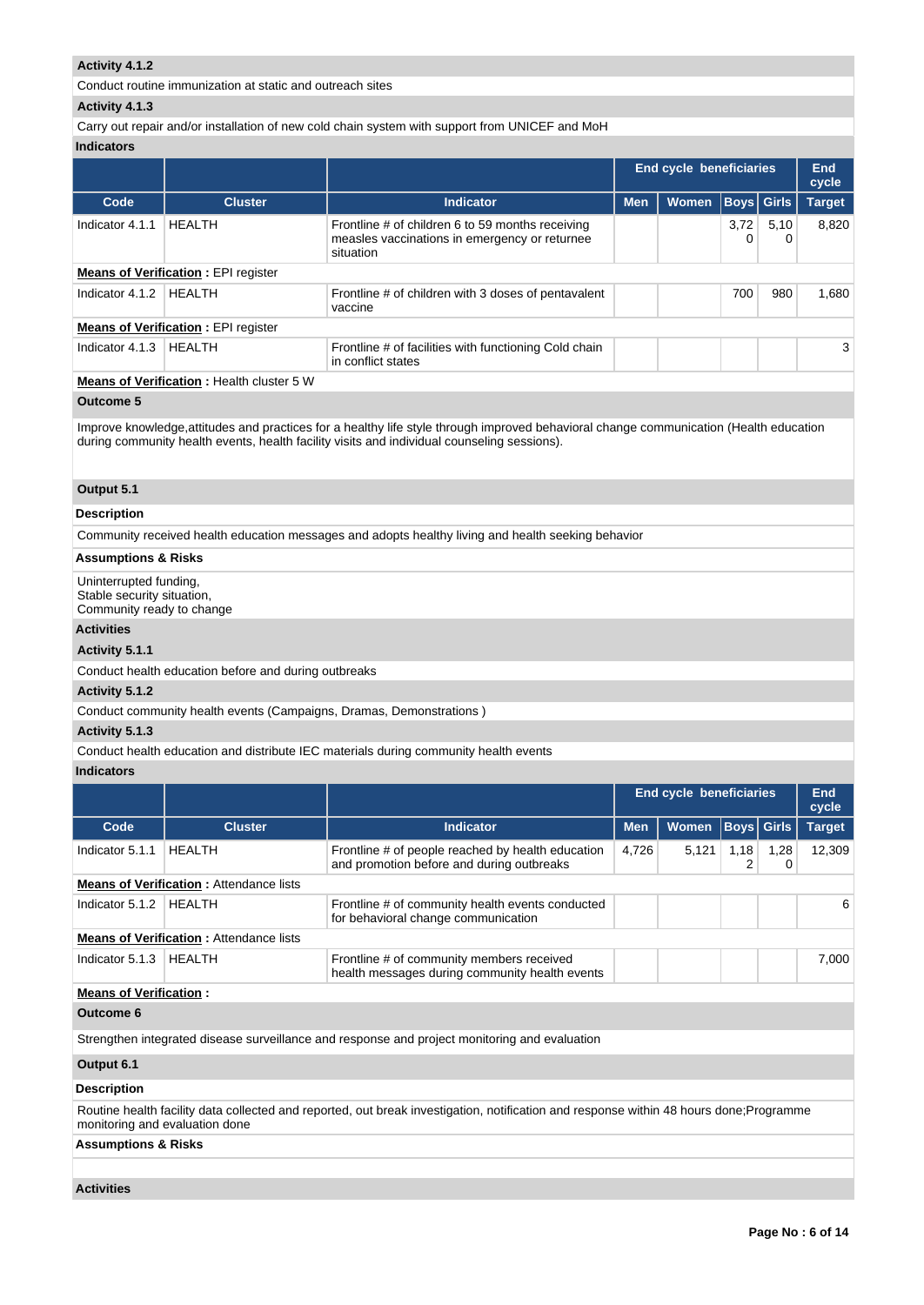## **Activity 6.1.1**

| Activity 6.1.1                                                                                        |
|-------------------------------------------------------------------------------------------------------|
| Conduct routine health facility data collection and reporting (Weekly, Monthly and Quarterly reports) |
| Activity 6.1.2                                                                                        |
| Carry out outbreak notification, investigation and response within 48 hours                           |
| Activity 6.1.3                                                                                        |
| Provide biweekly progress updates to the Health cluster                                               |
| Activity 6.1.4                                                                                        |
| Prepare and submit Monthly Reports (Health Cluster 5 ws) to the health cluster                        |
| Activity 6.1.5                                                                                        |
| Prepare and submit Final Narrative report to Health cluster and OCHA                                  |
| Activity 6.1.6                                                                                        |

Conduct Final Project evaluation survey

#### **Indicators**

|                 |                                            |                                                                                                                   |            | End cycle beneficiaries |  | End<br>cycle  |
|-----------------|--------------------------------------------|-------------------------------------------------------------------------------------------------------------------|------------|-------------------------|--|---------------|
| Code            | <b>Cluster</b>                             | <b>Indicator</b>                                                                                                  | <b>Men</b> | Women   Boys   Girls    |  | <b>Target</b> |
| Indicator 6.1.1 | <b>HEALTH</b>                              | (Frontline services): proportion of epidemic prone<br>disease alerts verified and responded to within 48<br>hours |            |                         |  | 90            |
|                 | <b>Means of Verification: IDSR reports</b> |                                                                                                                   |            |                         |  |               |

# **Additional Targets :**

# **M & R**

## **Monitoring & Reporting plan**

Monitoring,

The logical framework will provide the guide to monitoring and reporting of the project to ensure programme outputs, activities and inputs are interlinked and well coordinated. This will be incorporated to UNKEAs Monitoring and reporting framework.

The clinical officers directly monitor project activities at the health facility; they ensure that all curative and preventive functions are done as per the project work plan. These include clinical consultations, laboratory diagnoses and treatment of common diseases, skilled deliveries, and referral of complicated cases to the next level of care, health education, data collection and reporting. They will develop micro plans for their weekly, monthly, and quarterly activities. The clinical officer who is the health facility in-charge will ensure that duty rosters are prepared and displayed, and maintains a daily staff attendance register.

The health manager will conduct regular supervisory visits to the health facility; he will check for consistency in the use of treatment guidelines and protocols, ensure data is collected using the standard data collection tools and performs data quality audits. He will check for stock outs, staffing gaps, reporting gaps (Data collection tools and guidelines) and financial gaps and will report accordingly.

The health advisor will conduct quarterly monitoring visits and will participate in the quarterly programme supervision together with the CHD. He will look for consistency in the use of treatment protocol and guidelines, staffing, reports and monitor actions taken by the health manager in regards to the project implementation and results

. The executive director will conduct biannual supportive supervision visits to all project sites. He will monitor the performance of all project inputs, activities and outputs. He will provide overall support and feedback to the project management team.

#### Reporting,

Data will be collected using the national data collection and reporting tools. These include; outpatient registers, inpatient registers, pharmaceutical registers, maternal and child health registers and nutrition registers. This data will be summarized using the weekly and monthly IDSR reporting tools and will be entered into EWARS (Jikmir and Mandeng) and the rest to DHIS.

The clinical officer is responsible for reporting at the health facility, he will ensure data is collected and reported in a timely manner (Weekly, monthly). He will share his reports with the health manager who will consolidate all reports per reporting site and shares it with the health advisor and monitoring and evaluation manager. The health advisor and the Monitoring and evaluation Manager will check the reports for consistency, and completeness and will share the reports with the health cluster. In addition, UNKEA will provide biweekly programme updates to the health cluster. UNKEA will do an internal data analysis and provide immediate feedback to the health facilities for action while feedback from the health cluster will be shared during supervision visits.

#### **Workplan**

| <b>Activitydescription</b>                                                                                                        | Year |    |   |  |  |  |   |   |   | 1   2   3   4   5   6   7   8   9  10  11  12 |
|-----------------------------------------------------------------------------------------------------------------------------------|------|----|---|--|--|--|---|---|---|-----------------------------------------------|
| Activity 1.1.1: Conduct out patient consultations to <5 and >5 boys and girls, men<br>and women in all targeted health facilities | 2016 |    |   |  |  |  | X | X | x |                                               |
|                                                                                                                                   | 2017 | X. | X |  |  |  |   |   |   |                                               |
| Activity 1.1.2: Carry out treatment of minor injuries including gunshot wounds at the<br>health facility                          |      |    |   |  |  |  | X | X | X |                                               |
|                                                                                                                                   | 2017 | X  | Χ |  |  |  |   |   |   |                                               |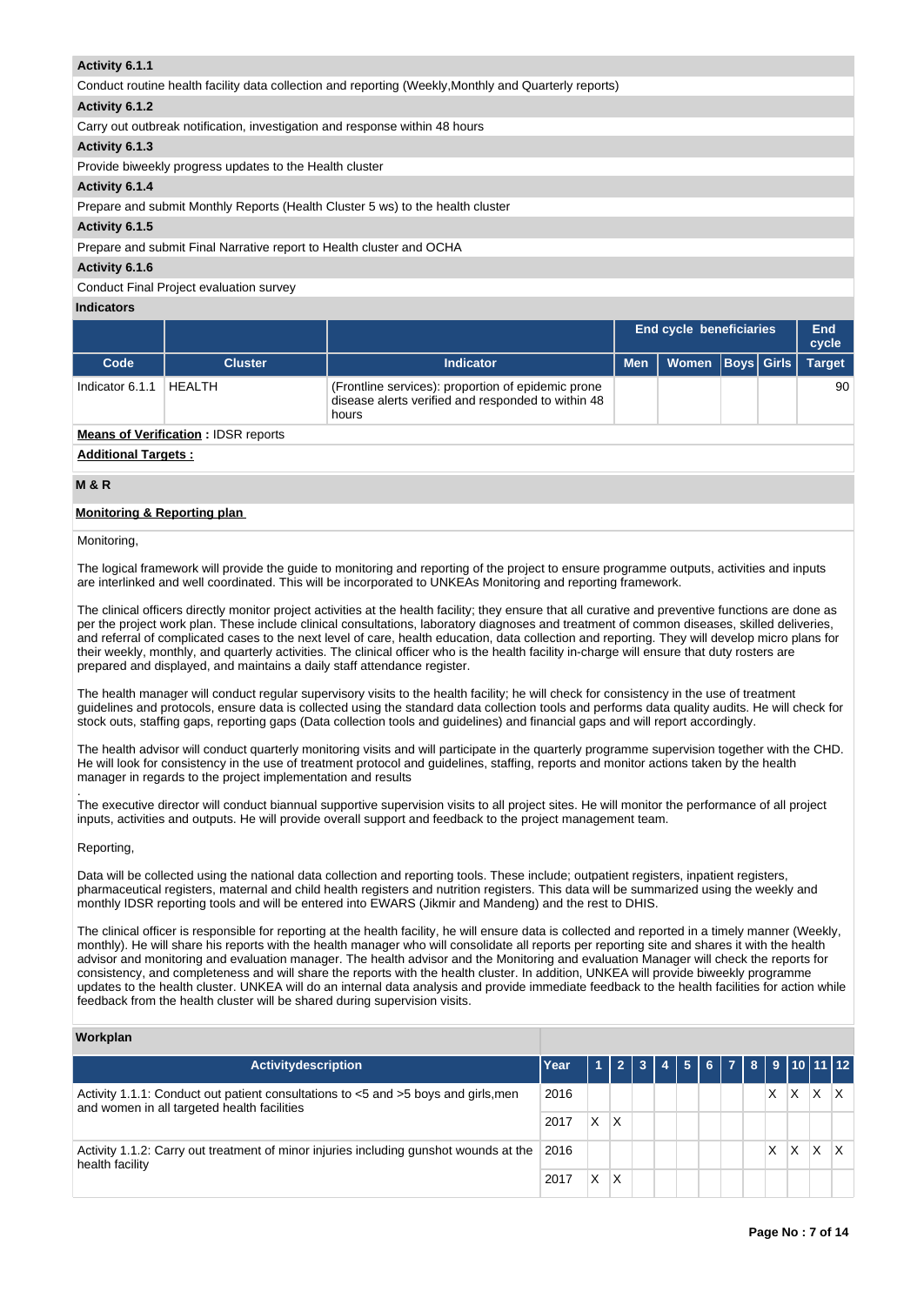| X<br>$\mathsf{X}$<br>2017<br>X<br>Activity 1.1.4: Supply Health facilities with drugs and other medical supplies to<br>2016<br>X<br>provide curative services<br>2017<br>$X \mid X \mid X$<br>X.<br>2016<br>Activity 2.1.1: Conduct skilled deliveries at the health facility<br>X.<br>$\mathsf{X}$<br>2017<br>X<br>2016<br>X<br>Activity 2.1.2: Supply Health facilities with RH kits to support safe deliveries<br>2017<br>$\mathsf{X}$<br>$\mathsf{X}$<br>X.<br>$\mathsf{X}$<br>2016<br>Activity 3.1.1: Provide treatment to rape cases including trauma<br>counseling, emergency contraception and PEPs at CMR centers<br>X<br>$\mathsf{X}$<br>2017<br>X<br>Activity 3.1.2: Supply CMR centers with CMR with emergency contraceptives and<br>2016<br>X<br><b>PEP</b> kits<br>2017<br>X<br>Activity 4.1.1: Conduct Measles campaigns in IDPs, host communities and mobile<br>2016<br>communities<br>X<br>2017<br>X.<br>$X$ $X$<br>2016<br>X<br>Activity 4.1.2: Conduct routine immunization at static and outreach sites<br>X<br>$\mathsf{X}$<br>2017<br>X<br>Activity 4.1.3: Carry out repair and/or installation of new cold chain system with<br>2016<br>support from UNICEF and MoH<br>2017<br>$\mathsf{X}$<br>$\mathsf{X}$<br>$\mathsf{X}$<br>2016<br>X.<br>Activity 5.1.1: Conduct health education before and during outbreaks<br>$X$ $X$<br>2017<br>$X$ $X$<br>X.<br>$\mathsf{X}$<br>Activity 5.1.2: Conduct community health events (Campaigns, Dramas,<br>2016<br>Demonstrations)<br>$X$ $X$<br>2017<br>$x \mid x \mid x$<br>X.<br>Activity 5.1.3: Conduct health education and distribute IEC materials during<br>2016<br>community health events<br>X.<br>$\mathsf{X}$<br>2017<br>$x \times x$<br>X<br>Activity 6.1.1: Conduct routine health facility data collection and reporting<br>2016<br>(Weekly, Monthly and Quarterly reports)<br>X<br>$\mathsf{X}$<br>2017<br>$X$ $X$ $X$<br>X.<br>Activity 6.1.2: Carry out outbreak notification, investigation and response within 48<br>2016<br>hours<br>$X$ $X$<br>2017<br>$X \mid X \mid X \mid X$<br>Activity 6.1.3: Provide biweekly progress updates to the Health cluster<br>2016<br>$X \mid X$<br>2017<br>$\mathsf{X}$<br>$x \times$<br>Activity 6.1.4: Prepare and submit Monthly Reports (Health Cluster 5 ws) to the<br>2016<br>X.<br>health cluster<br>X<br>$\mathsf{X}$<br>2017<br>Activity 6.1.5: Prepare and submit Final Narrative report to Health cluster and<br>2016<br>OCHA<br>X<br>2017<br>2016<br>Activity 6.1.6: Conduct Final Project evaluation survey<br>$X \mid X$<br>2017<br><b>OTHER INFO</b><br><b>Accountability to Affected Populations</b> | Activity 1.1.3: Conduct clinical management of children under 5 with severe acute<br>malnutrition with medical complications in stabilization centers | 2016 |  |  |  | $X \mid X \mid X \mid X$ |  |
|-----------------------------------------------------------------------------------------------------------------------------------------------------------------------------------------------------------------------------------------------------------------------------------------------------------------------------------------------------------------------------------------------------------------------------------------------------------------------------------------------------------------------------------------------------------------------------------------------------------------------------------------------------------------------------------------------------------------------------------------------------------------------------------------------------------------------------------------------------------------------------------------------------------------------------------------------------------------------------------------------------------------------------------------------------------------------------------------------------------------------------------------------------------------------------------------------------------------------------------------------------------------------------------------------------------------------------------------------------------------------------------------------------------------------------------------------------------------------------------------------------------------------------------------------------------------------------------------------------------------------------------------------------------------------------------------------------------------------------------------------------------------------------------------------------------------------------------------------------------------------------------------------------------------------------------------------------------------------------------------------------------------------------------------------------------------------------------------------------------------------------------------------------------------------------------------------------------------------------------------------------------------------------------------------------------------------------------------------------------------------------------------------------------------------------------------------------------------------------------------------------------------------------------------------------------------------------------------------------------------------------------------|-------------------------------------------------------------------------------------------------------------------------------------------------------|------|--|--|--|--------------------------|--|
|                                                                                                                                                                                                                                                                                                                                                                                                                                                                                                                                                                                                                                                                                                                                                                                                                                                                                                                                                                                                                                                                                                                                                                                                                                                                                                                                                                                                                                                                                                                                                                                                                                                                                                                                                                                                                                                                                                                                                                                                                                                                                                                                                                                                                                                                                                                                                                                                                                                                                                                                                                                                                                         |                                                                                                                                                       |      |  |  |  |                          |  |
|                                                                                                                                                                                                                                                                                                                                                                                                                                                                                                                                                                                                                                                                                                                                                                                                                                                                                                                                                                                                                                                                                                                                                                                                                                                                                                                                                                                                                                                                                                                                                                                                                                                                                                                                                                                                                                                                                                                                                                                                                                                                                                                                                                                                                                                                                                                                                                                                                                                                                                                                                                                                                                         |                                                                                                                                                       |      |  |  |  |                          |  |
|                                                                                                                                                                                                                                                                                                                                                                                                                                                                                                                                                                                                                                                                                                                                                                                                                                                                                                                                                                                                                                                                                                                                                                                                                                                                                                                                                                                                                                                                                                                                                                                                                                                                                                                                                                                                                                                                                                                                                                                                                                                                                                                                                                                                                                                                                                                                                                                                                                                                                                                                                                                                                                         |                                                                                                                                                       |      |  |  |  |                          |  |
|                                                                                                                                                                                                                                                                                                                                                                                                                                                                                                                                                                                                                                                                                                                                                                                                                                                                                                                                                                                                                                                                                                                                                                                                                                                                                                                                                                                                                                                                                                                                                                                                                                                                                                                                                                                                                                                                                                                                                                                                                                                                                                                                                                                                                                                                                                                                                                                                                                                                                                                                                                                                                                         |                                                                                                                                                       |      |  |  |  |                          |  |
|                                                                                                                                                                                                                                                                                                                                                                                                                                                                                                                                                                                                                                                                                                                                                                                                                                                                                                                                                                                                                                                                                                                                                                                                                                                                                                                                                                                                                                                                                                                                                                                                                                                                                                                                                                                                                                                                                                                                                                                                                                                                                                                                                                                                                                                                                                                                                                                                                                                                                                                                                                                                                                         |                                                                                                                                                       |      |  |  |  |                          |  |
|                                                                                                                                                                                                                                                                                                                                                                                                                                                                                                                                                                                                                                                                                                                                                                                                                                                                                                                                                                                                                                                                                                                                                                                                                                                                                                                                                                                                                                                                                                                                                                                                                                                                                                                                                                                                                                                                                                                                                                                                                                                                                                                                                                                                                                                                                                                                                                                                                                                                                                                                                                                                                                         |                                                                                                                                                       |      |  |  |  |                          |  |
|                                                                                                                                                                                                                                                                                                                                                                                                                                                                                                                                                                                                                                                                                                                                                                                                                                                                                                                                                                                                                                                                                                                                                                                                                                                                                                                                                                                                                                                                                                                                                                                                                                                                                                                                                                                                                                                                                                                                                                                                                                                                                                                                                                                                                                                                                                                                                                                                                                                                                                                                                                                                                                         |                                                                                                                                                       |      |  |  |  |                          |  |
|                                                                                                                                                                                                                                                                                                                                                                                                                                                                                                                                                                                                                                                                                                                                                                                                                                                                                                                                                                                                                                                                                                                                                                                                                                                                                                                                                                                                                                                                                                                                                                                                                                                                                                                                                                                                                                                                                                                                                                                                                                                                                                                                                                                                                                                                                                                                                                                                                                                                                                                                                                                                                                         |                                                                                                                                                       |      |  |  |  |                          |  |
|                                                                                                                                                                                                                                                                                                                                                                                                                                                                                                                                                                                                                                                                                                                                                                                                                                                                                                                                                                                                                                                                                                                                                                                                                                                                                                                                                                                                                                                                                                                                                                                                                                                                                                                                                                                                                                                                                                                                                                                                                                                                                                                                                                                                                                                                                                                                                                                                                                                                                                                                                                                                                                         |                                                                                                                                                       |      |  |  |  |                          |  |
|                                                                                                                                                                                                                                                                                                                                                                                                                                                                                                                                                                                                                                                                                                                                                                                                                                                                                                                                                                                                                                                                                                                                                                                                                                                                                                                                                                                                                                                                                                                                                                                                                                                                                                                                                                                                                                                                                                                                                                                                                                                                                                                                                                                                                                                                                                                                                                                                                                                                                                                                                                                                                                         |                                                                                                                                                       |      |  |  |  |                          |  |
|                                                                                                                                                                                                                                                                                                                                                                                                                                                                                                                                                                                                                                                                                                                                                                                                                                                                                                                                                                                                                                                                                                                                                                                                                                                                                                                                                                                                                                                                                                                                                                                                                                                                                                                                                                                                                                                                                                                                                                                                                                                                                                                                                                                                                                                                                                                                                                                                                                                                                                                                                                                                                                         |                                                                                                                                                       |      |  |  |  |                          |  |
|                                                                                                                                                                                                                                                                                                                                                                                                                                                                                                                                                                                                                                                                                                                                                                                                                                                                                                                                                                                                                                                                                                                                                                                                                                                                                                                                                                                                                                                                                                                                                                                                                                                                                                                                                                                                                                                                                                                                                                                                                                                                                                                                                                                                                                                                                                                                                                                                                                                                                                                                                                                                                                         |                                                                                                                                                       |      |  |  |  |                          |  |
|                                                                                                                                                                                                                                                                                                                                                                                                                                                                                                                                                                                                                                                                                                                                                                                                                                                                                                                                                                                                                                                                                                                                                                                                                                                                                                                                                                                                                                                                                                                                                                                                                                                                                                                                                                                                                                                                                                                                                                                                                                                                                                                                                                                                                                                                                                                                                                                                                                                                                                                                                                                                                                         |                                                                                                                                                       |      |  |  |  |                          |  |
|                                                                                                                                                                                                                                                                                                                                                                                                                                                                                                                                                                                                                                                                                                                                                                                                                                                                                                                                                                                                                                                                                                                                                                                                                                                                                                                                                                                                                                                                                                                                                                                                                                                                                                                                                                                                                                                                                                                                                                                                                                                                                                                                                                                                                                                                                                                                                                                                                                                                                                                                                                                                                                         |                                                                                                                                                       |      |  |  |  |                          |  |
|                                                                                                                                                                                                                                                                                                                                                                                                                                                                                                                                                                                                                                                                                                                                                                                                                                                                                                                                                                                                                                                                                                                                                                                                                                                                                                                                                                                                                                                                                                                                                                                                                                                                                                                                                                                                                                                                                                                                                                                                                                                                                                                                                                                                                                                                                                                                                                                                                                                                                                                                                                                                                                         |                                                                                                                                                       |      |  |  |  |                          |  |
|                                                                                                                                                                                                                                                                                                                                                                                                                                                                                                                                                                                                                                                                                                                                                                                                                                                                                                                                                                                                                                                                                                                                                                                                                                                                                                                                                                                                                                                                                                                                                                                                                                                                                                                                                                                                                                                                                                                                                                                                                                                                                                                                                                                                                                                                                                                                                                                                                                                                                                                                                                                                                                         |                                                                                                                                                       |      |  |  |  |                          |  |
|                                                                                                                                                                                                                                                                                                                                                                                                                                                                                                                                                                                                                                                                                                                                                                                                                                                                                                                                                                                                                                                                                                                                                                                                                                                                                                                                                                                                                                                                                                                                                                                                                                                                                                                                                                                                                                                                                                                                                                                                                                                                                                                                                                                                                                                                                                                                                                                                                                                                                                                                                                                                                                         |                                                                                                                                                       |      |  |  |  |                          |  |
|                                                                                                                                                                                                                                                                                                                                                                                                                                                                                                                                                                                                                                                                                                                                                                                                                                                                                                                                                                                                                                                                                                                                                                                                                                                                                                                                                                                                                                                                                                                                                                                                                                                                                                                                                                                                                                                                                                                                                                                                                                                                                                                                                                                                                                                                                                                                                                                                                                                                                                                                                                                                                                         |                                                                                                                                                       |      |  |  |  |                          |  |
|                                                                                                                                                                                                                                                                                                                                                                                                                                                                                                                                                                                                                                                                                                                                                                                                                                                                                                                                                                                                                                                                                                                                                                                                                                                                                                                                                                                                                                                                                                                                                                                                                                                                                                                                                                                                                                                                                                                                                                                                                                                                                                                                                                                                                                                                                                                                                                                                                                                                                                                                                                                                                                         |                                                                                                                                                       |      |  |  |  |                          |  |
|                                                                                                                                                                                                                                                                                                                                                                                                                                                                                                                                                                                                                                                                                                                                                                                                                                                                                                                                                                                                                                                                                                                                                                                                                                                                                                                                                                                                                                                                                                                                                                                                                                                                                                                                                                                                                                                                                                                                                                                                                                                                                                                                                                                                                                                                                                                                                                                                                                                                                                                                                                                                                                         |                                                                                                                                                       |      |  |  |  |                          |  |
|                                                                                                                                                                                                                                                                                                                                                                                                                                                                                                                                                                                                                                                                                                                                                                                                                                                                                                                                                                                                                                                                                                                                                                                                                                                                                                                                                                                                                                                                                                                                                                                                                                                                                                                                                                                                                                                                                                                                                                                                                                                                                                                                                                                                                                                                                                                                                                                                                                                                                                                                                                                                                                         |                                                                                                                                                       |      |  |  |  |                          |  |
|                                                                                                                                                                                                                                                                                                                                                                                                                                                                                                                                                                                                                                                                                                                                                                                                                                                                                                                                                                                                                                                                                                                                                                                                                                                                                                                                                                                                                                                                                                                                                                                                                                                                                                                                                                                                                                                                                                                                                                                                                                                                                                                                                                                                                                                                                                                                                                                                                                                                                                                                                                                                                                         |                                                                                                                                                       |      |  |  |  |                          |  |
|                                                                                                                                                                                                                                                                                                                                                                                                                                                                                                                                                                                                                                                                                                                                                                                                                                                                                                                                                                                                                                                                                                                                                                                                                                                                                                                                                                                                                                                                                                                                                                                                                                                                                                                                                                                                                                                                                                                                                                                                                                                                                                                                                                                                                                                                                                                                                                                                                                                                                                                                                                                                                                         |                                                                                                                                                       |      |  |  |  |                          |  |
|                                                                                                                                                                                                                                                                                                                                                                                                                                                                                                                                                                                                                                                                                                                                                                                                                                                                                                                                                                                                                                                                                                                                                                                                                                                                                                                                                                                                                                                                                                                                                                                                                                                                                                                                                                                                                                                                                                                                                                                                                                                                                                                                                                                                                                                                                                                                                                                                                                                                                                                                                                                                                                         |                                                                                                                                                       |      |  |  |  |                          |  |
|                                                                                                                                                                                                                                                                                                                                                                                                                                                                                                                                                                                                                                                                                                                                                                                                                                                                                                                                                                                                                                                                                                                                                                                                                                                                                                                                                                                                                                                                                                                                                                                                                                                                                                                                                                                                                                                                                                                                                                                                                                                                                                                                                                                                                                                                                                                                                                                                                                                                                                                                                                                                                                         |                                                                                                                                                       |      |  |  |  |                          |  |
|                                                                                                                                                                                                                                                                                                                                                                                                                                                                                                                                                                                                                                                                                                                                                                                                                                                                                                                                                                                                                                                                                                                                                                                                                                                                                                                                                                                                                                                                                                                                                                                                                                                                                                                                                                                                                                                                                                                                                                                                                                                                                                                                                                                                                                                                                                                                                                                                                                                                                                                                                                                                                                         |                                                                                                                                                       |      |  |  |  |                          |  |
|                                                                                                                                                                                                                                                                                                                                                                                                                                                                                                                                                                                                                                                                                                                                                                                                                                                                                                                                                                                                                                                                                                                                                                                                                                                                                                                                                                                                                                                                                                                                                                                                                                                                                                                                                                                                                                                                                                                                                                                                                                                                                                                                                                                                                                                                                                                                                                                                                                                                                                                                                                                                                                         |                                                                                                                                                       |      |  |  |  |                          |  |
|                                                                                                                                                                                                                                                                                                                                                                                                                                                                                                                                                                                                                                                                                                                                                                                                                                                                                                                                                                                                                                                                                                                                                                                                                                                                                                                                                                                                                                                                                                                                                                                                                                                                                                                                                                                                                                                                                                                                                                                                                                                                                                                                                                                                                                                                                                                                                                                                                                                                                                                                                                                                                                         |                                                                                                                                                       |      |  |  |  |                          |  |
|                                                                                                                                                                                                                                                                                                                                                                                                                                                                                                                                                                                                                                                                                                                                                                                                                                                                                                                                                                                                                                                                                                                                                                                                                                                                                                                                                                                                                                                                                                                                                                                                                                                                                                                                                                                                                                                                                                                                                                                                                                                                                                                                                                                                                                                                                                                                                                                                                                                                                                                                                                                                                                         |                                                                                                                                                       |      |  |  |  |                          |  |
|                                                                                                                                                                                                                                                                                                                                                                                                                                                                                                                                                                                                                                                                                                                                                                                                                                                                                                                                                                                                                                                                                                                                                                                                                                                                                                                                                                                                                                                                                                                                                                                                                                                                                                                                                                                                                                                                                                                                                                                                                                                                                                                                                                                                                                                                                                                                                                                                                                                                                                                                                                                                                                         |                                                                                                                                                       |      |  |  |  |                          |  |
|                                                                                                                                                                                                                                                                                                                                                                                                                                                                                                                                                                                                                                                                                                                                                                                                                                                                                                                                                                                                                                                                                                                                                                                                                                                                                                                                                                                                                                                                                                                                                                                                                                                                                                                                                                                                                                                                                                                                                                                                                                                                                                                                                                                                                                                                                                                                                                                                                                                                                                                                                                                                                                         |                                                                                                                                                       |      |  |  |  |                          |  |
|                                                                                                                                                                                                                                                                                                                                                                                                                                                                                                                                                                                                                                                                                                                                                                                                                                                                                                                                                                                                                                                                                                                                                                                                                                                                                                                                                                                                                                                                                                                                                                                                                                                                                                                                                                                                                                                                                                                                                                                                                                                                                                                                                                                                                                                                                                                                                                                                                                                                                                                                                                                                                                         |                                                                                                                                                       |      |  |  |  |                          |  |
|                                                                                                                                                                                                                                                                                                                                                                                                                                                                                                                                                                                                                                                                                                                                                                                                                                                                                                                                                                                                                                                                                                                                                                                                                                                                                                                                                                                                                                                                                                                                                                                                                                                                                                                                                                                                                                                                                                                                                                                                                                                                                                                                                                                                                                                                                                                                                                                                                                                                                                                                                                                                                                         |                                                                                                                                                       |      |  |  |  |                          |  |
|                                                                                                                                                                                                                                                                                                                                                                                                                                                                                                                                                                                                                                                                                                                                                                                                                                                                                                                                                                                                                                                                                                                                                                                                                                                                                                                                                                                                                                                                                                                                                                                                                                                                                                                                                                                                                                                                                                                                                                                                                                                                                                                                                                                                                                                                                                                                                                                                                                                                                                                                                                                                                                         |                                                                                                                                                       |      |  |  |  |                          |  |
|                                                                                                                                                                                                                                                                                                                                                                                                                                                                                                                                                                                                                                                                                                                                                                                                                                                                                                                                                                                                                                                                                                                                                                                                                                                                                                                                                                                                                                                                                                                                                                                                                                                                                                                                                                                                                                                                                                                                                                                                                                                                                                                                                                                                                                                                                                                                                                                                                                                                                                                                                                                                                                         |                                                                                                                                                       |      |  |  |  |                          |  |
|                                                                                                                                                                                                                                                                                                                                                                                                                                                                                                                                                                                                                                                                                                                                                                                                                                                                                                                                                                                                                                                                                                                                                                                                                                                                                                                                                                                                                                                                                                                                                                                                                                                                                                                                                                                                                                                                                                                                                                                                                                                                                                                                                                                                                                                                                                                                                                                                                                                                                                                                                                                                                                         |                                                                                                                                                       |      |  |  |  |                          |  |
|                                                                                                                                                                                                                                                                                                                                                                                                                                                                                                                                                                                                                                                                                                                                                                                                                                                                                                                                                                                                                                                                                                                                                                                                                                                                                                                                                                                                                                                                                                                                                                                                                                                                                                                                                                                                                                                                                                                                                                                                                                                                                                                                                                                                                                                                                                                                                                                                                                                                                                                                                                                                                                         |                                                                                                                                                       |      |  |  |  |                          |  |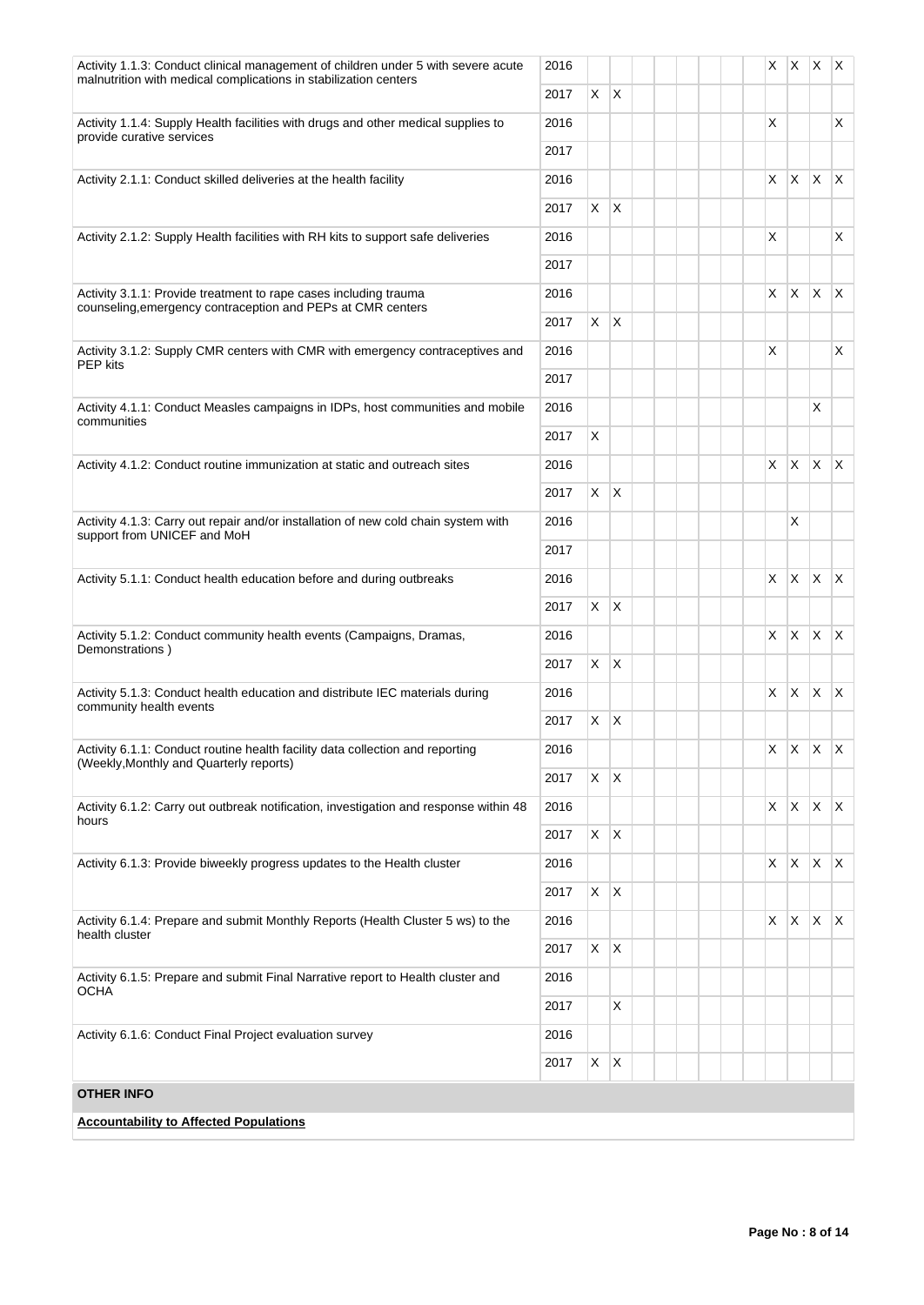The beneficiaries are mainly children under five, boys and girls and pregnant and lactating women who are IDPs and the Host community.These are the most vulnerable groups in the society,and in situations of crises like the current crises,they suffer most,the community was consulted in the project design and they will be fully involved in the project implementation. The project will ensure women,boys and girls are treated with dignity,it will take into consideration the fundamental human rights.UNKEA has a good record of confidentiality,all information/data collected from the community will be treated with confidentiality,and data collection will include an informed consent.UNKEA has a good record of impartiality,this project will benefit all communities in the targeted area,and will ensure all people are treated equally regardless of their affiliations. UNKEA will collaborate with other agencies such as PACT Sudan,to ensure peace building projects are implemented along side this project.

#### **Implementation Plan**

Provision of basic package of health and nutrition services will be done in at all 6 health facilities. UNKEA will include a mixture of innovative approach using community outreach events during which health education on prevention and control of communicable disease such as malaria, HIV/AIDS, TB, Kala azar, diarrhea is given, children under five immunized, dewormed and given vitamin A supplementation. Building strong referral system where patients are identified and referred from community to health facilities and among health facilities will be enhanced. UNKEA will continue to maintain its speed motor boat and provide fuel to support the CHD ambulance for referral of pregnant women and under five. On the job competence based trainings tailored to the needs of communities will be undertaken together with regular supervisory visits using the QSC of the MoH. Effective health information and management system will be enhanced to ensure that data is used for informing decision making in the course of implementing the project. UNKEA will ensure that data is effectively captured, analyzed, disseminated and utilized by all stakeholders ( government, donors and partners) at all stages of the project implementation. Community involvement through recruitment and training of community leaders and community health educators ( HHPs, TBAs and CHWs) on prevention and control of SGBV, communicable diseases such as malaria, HIV/AIDS, Malnutrition, promotion of LLTNs, hand washing, use of latrines, protection of water source will be used to enact health promotion and protection in the communities. Collaboration and coordination will be a key in implementing the project. UNKEA will initiate and promote dialogue and collaboration with it partners such as line ministries of health, NGOs, the communities and local authorities.

#### **Coordination with other Organizations in project area**

| Name of the organization                 | Areas/activities of collaboration and rationale           |  |  |  |  |  |
|------------------------------------------|-----------------------------------------------------------|--|--|--|--|--|
| <b>IMA</b>                               | Capacity building, DHIS/Supplies                          |  |  |  |  |  |
| PSI                                      | Supplies(ACTs, RDTs, Mosquito nets)                       |  |  |  |  |  |
| <b>WHO</b>                               | Supplies/Capacity Building/advocacy (PHCC Kits, RDTS etc) |  |  |  |  |  |
| <b>UNFPA</b>                             | Supplies (RH kits, Condoms)                               |  |  |  |  |  |
| <b>UNAIDS</b>                            | Supplies/Advocacy(HIV kits)                               |  |  |  |  |  |
| <b>Environment Marker Of The Project</b> |                                                           |  |  |  |  |  |

#### **Gender Marker Of The Project**

2a-The project is designed to contribute significantly to gender equality

#### **Justify Chosen Gender Marker Code**

The current crisis has increased the vulnerability of Men, Women, Boys and girls almost equally. Demand for health therefore cuts through all gender

#### **Protection Mainstreaming**

The treatment centers will not be located near Armed settlements,the enviroment will be kept clean,latrines will be labled Female and Male,the beneficiaries will be treated with dignity and impartially.Informed conscent will be required in any data collection and all information gathered will be treated with confidentiality.

#### **Country Specific Information**

#### **Safety and Security**

Nasir County has been calm for most half of the year, however, recent fighting has displaced people and increased insecurity. UNKEA has a security plan in place, which guides staff on safety and security in their movements while conducting humanitarian work. The staff will be provided with identity cards which they are advised to carry when ever they go out for work. In situations of high insecurity, staffs may be evacuated to the nearest place for safety.

#### **Access**

**BUDGET**

UNKEA will expand its coverage through out reach programmes in order to reach the hard to reach.It will conduct outreaches to reach the furthest places in Gairiang and Torkech.All people in need will be granted access to the health services

| ------ |                                        |   |              |                                                               |                |            |  |
|--------|----------------------------------------|---|--------------|---------------------------------------------------------------|----------------|------------|--|
| Code   | Budget Line Description                |   | cost         | D/S Quantity Unit Duration %<br>Recurran charged<br><b>ce</b> | <b>Ito CHF</b> | Total Cost |  |
|        | <b>Staff and Other Personnel Costs</b> |   |              |                                                               |                |            |  |
| 1.1    | <b>Excutive Director</b>               | S | 5,850<br>.00 | 6                                                             | 20.00          | 7.020.00   |  |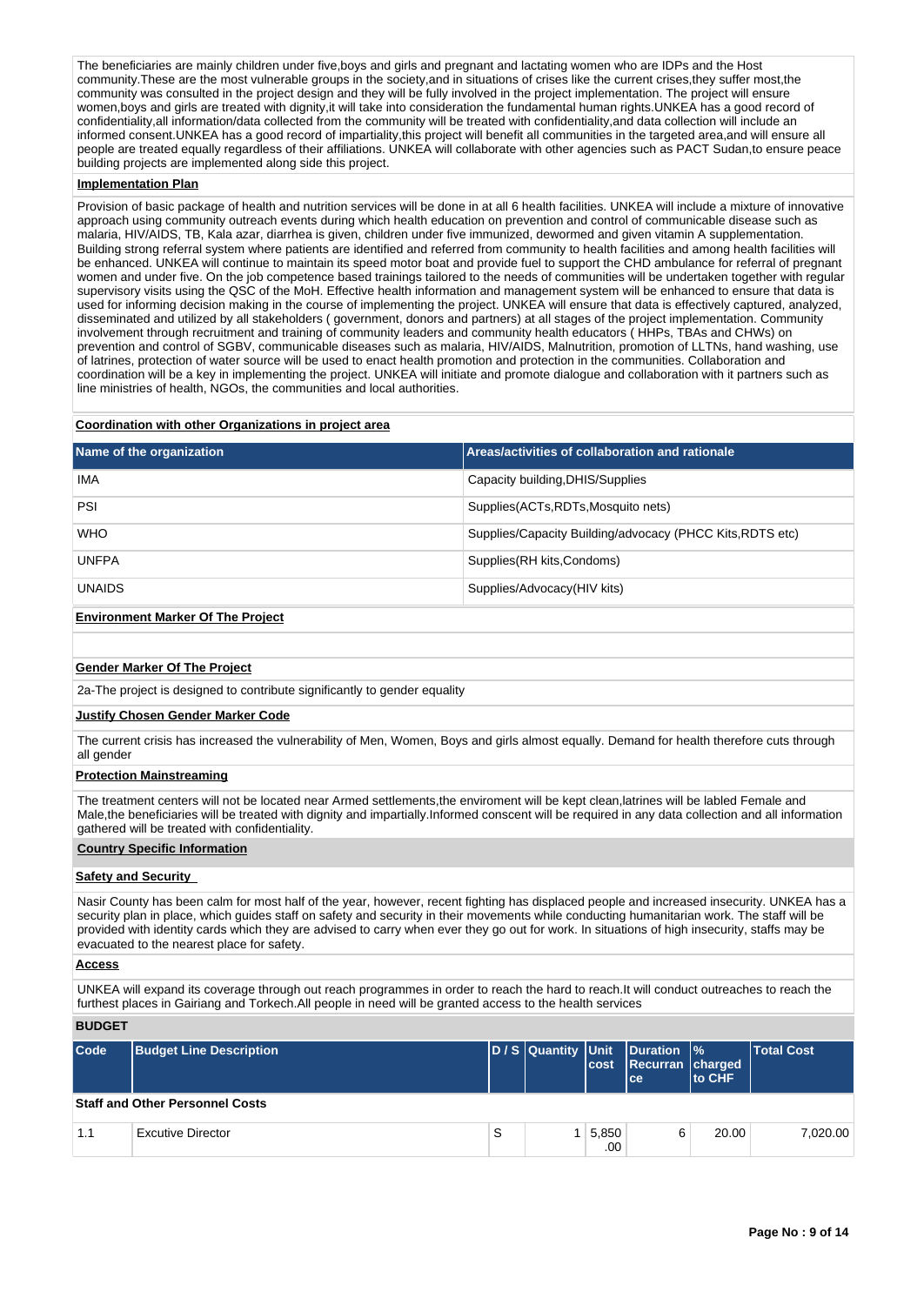|      | Overall leadership and advise Grade K, works 8 hours a day, medical allowance, national social security fund, transport allowance<br>are all included in the salary structure.<br>Overall leadership and advise Grade K, works 8 hours a day, medical allowance, national social security fund, transport allowance<br>are all included in the salary structure.<br>Overall leadership and advise Grade K, works 8 hours a day, medical allowance, national social security fund, transport allowance<br>are all included in the salary structure |   |   |                              |   |       |           |
|------|---------------------------------------------------------------------------------------------------------------------------------------------------------------------------------------------------------------------------------------------------------------------------------------------------------------------------------------------------------------------------------------------------------------------------------------------------------------------------------------------------------------------------------------------------|---|---|------------------------------|---|-------|-----------|
| 1.2  | <b>Health Advisor</b>                                                                                                                                                                                                                                                                                                                                                                                                                                                                                                                             | S |   | $1 \mid 3,510$<br>.00        | 6 | 50.00 | 10,530.00 |
|      | Provide technical support to the project Grade J, works 8 hours a day, medical allowance, national social security fund, transport<br>allowance are all included in the salary structure.                                                                                                                                                                                                                                                                                                                                                         |   |   |                              |   |       |           |
| 1.3  | Health Manager                                                                                                                                                                                                                                                                                                                                                                                                                                                                                                                                    | D |   | $1 \overline{)2,457}$<br>.00 | 6 | 90.00 | 13,267.80 |
|      | Project management and support Grade I, works 8 hours a day, medical allowance, national social security fund, transport<br>allowance are all included in the salary structure.                                                                                                                                                                                                                                                                                                                                                                   |   |   |                              |   |       |           |
| 1.4  | <b>Clinical Officers</b>                                                                                                                                                                                                                                                                                                                                                                                                                                                                                                                          | D |   | 4 995.0<br>0                 | 6 | 90.00 | 21,492.00 |
|      | Technical and supervisory role Grade G, works 8 hours a day, medical allowance, national social security fund, transport allowance<br>are all included in the salary structure.                                                                                                                                                                                                                                                                                                                                                                   |   |   |                              |   |       |           |
| 1.5  | Reproductive Health Officer                                                                                                                                                                                                                                                                                                                                                                                                                                                                                                                       | D |   | $1 \mid 1,053$<br>.00        | 6 | 90.00 | 5,686.20  |
|      | Technical support to the reproductive health clinic, heads the RH department, Grade G, works 8 hours a day, medical<br>allowance, national social security fund, transport allowance are all included in the salary structure.                                                                                                                                                                                                                                                                                                                    |   |   |                              |   |       |           |
| 1.6  | <b>Registered Nurse</b>                                                                                                                                                                                                                                                                                                                                                                                                                                                                                                                           | D |   | 4 645.0<br><sup>0</sup>      | 6 | 90.00 | 13,932.00 |
|      | Provide nursing care and counseling to patients, Grade F, works 8 hours a day, medical allowance, national social security<br>fund, transport allowance are all included in the salary structure.                                                                                                                                                                                                                                                                                                                                                 |   |   |                              |   |       |           |
| 1.7  | <b>Registered Midwives</b>                                                                                                                                                                                                                                                                                                                                                                                                                                                                                                                        | D |   | 4 645.0<br>0                 | 6 | 90.00 | 13,932.00 |
|      | Conduct deliveries and provide support to PLW, Grade F, works 8 hours a day, medical allowance, national social security<br>fund, transport allowance are all included in the salary structure.                                                                                                                                                                                                                                                                                                                                                   |   |   |                              |   |       |           |
| 1.8  | Pharmacist                                                                                                                                                                                                                                                                                                                                                                                                                                                                                                                                        | D | 4 | 325.0<br>$\Omega$            | 6 | 60.00 | 4,680.00  |
|      | Responsible for the pharmacy, Grade E, works 8 hours a day, medical allowance, national social security fund, transport allowance<br>are all included in the salary structure.                                                                                                                                                                                                                                                                                                                                                                    |   |   |                              |   |       |           |
| 1.9  | Labaratory Assistant                                                                                                                                                                                                                                                                                                                                                                                                                                                                                                                              | D |   | 4 496.0<br><sup>0</sup>      | 6 | 70.00 | 8,332.80  |
|      | Laboratory diagnosis, Grade E, works 8 hours a day, medical allowance, national social security fund, transport allowance are all<br>included in the salary structure.                                                                                                                                                                                                                                                                                                                                                                            |   |   |                              |   |       |           |
| 1.10 | Community Health Worker                                                                                                                                                                                                                                                                                                                                                                                                                                                                                                                           | D |   | $12$ 263.0<br>0              | 6 | 70.00 | 13,255.20 |
|      | Diagnosis and treatment, Grade C, works 8 hours a day, medical allowance, national social security fund, transport allowance are all<br>included in the salary structure.                                                                                                                                                                                                                                                                                                                                                                         |   |   |                              |   |       |           |
| 1.11 | Maternal and Child Health Worker                                                                                                                                                                                                                                                                                                                                                                                                                                                                                                                  | D |   | $12 \mid 263.0$              | 6 | 70.00 | 13,255.20 |
|      | Reproductive health support to the health facilities, Grade C, works 8 hours a day, medical allowance, national social security<br>fund, transport allowance are all included in the salary structure.                                                                                                                                                                                                                                                                                                                                            |   |   |                              |   |       |           |
| 1.12 | <b>EPI Supervisor</b>                                                                                                                                                                                                                                                                                                                                                                                                                                                                                                                             | D |   | 2 263.0<br>0                 | 6 | 70.00 | 2,209.20  |
|      | Responsible for immunization services, Grade D, works 8 hours a day, medical allowance, national social security fund, transport<br>allowance are all included in the salary structure.                                                                                                                                                                                                                                                                                                                                                           |   |   |                              |   |       |           |
| 1.13 | <b>Community Mobiliser</b>                                                                                                                                                                                                                                                                                                                                                                                                                                                                                                                        | D |   | 6 176.0<br>$\Omega$          | 6 | 70.00 | 4,435.20  |
|      | Social mobilization and awareness, Grade B, works 8 hours a day, medical allowance, national social security fund, transport<br>allowance are all included in the salary structure.                                                                                                                                                                                                                                                                                                                                                               |   |   |                              |   |       |           |
| 1.14 | Data Clerks                                                                                                                                                                                                                                                                                                                                                                                                                                                                                                                                       | D |   | 6 176.0                      | 6 | 70.00 | 4,435.20  |
|      | Recording, Grade B, works 8 hours a day, medical allowance, national social security fund, transport allowance are all included in<br>the salary structure.                                                                                                                                                                                                                                                                                                                                                                                       |   |   |                              |   |       |           |
| 1.15 | Vaccinators                                                                                                                                                                                                                                                                                                                                                                                                                                                                                                                                       | D |   | 10 140.0<br>0                | 6 | 70.00 | 5,880.00  |
|      | 2 per PHCC and 1 per PHCU Social mobilization and vaccination, Grade B, works 8 hours a day, medical allowance, national social<br>security fund, transport allowance are all included in the salary structure.                                                                                                                                                                                                                                                                                                                                   |   |   |                              |   |       |           |
| 1.16 | Guards                                                                                                                                                                                                                                                                                                                                                                                                                                                                                                                                            | D |   | 10 146.0<br>$\Omega$         | 6 | 70.00 | 6,132.00  |
|      | 2 per PHCC and 1 per PHCUs takes care of the health facility security, Grade A, works 8 hours a day, medical allowance, national<br>social security fund, transport allowance are all included in the salary structure                                                                                                                                                                                                                                                                                                                            |   |   |                              |   |       |           |
| 1.17 | Cleaners                                                                                                                                                                                                                                                                                                                                                                                                                                                                                                                                          | D |   | 10 117.0<br>0                | 6 | 70.00 | 4,914.00  |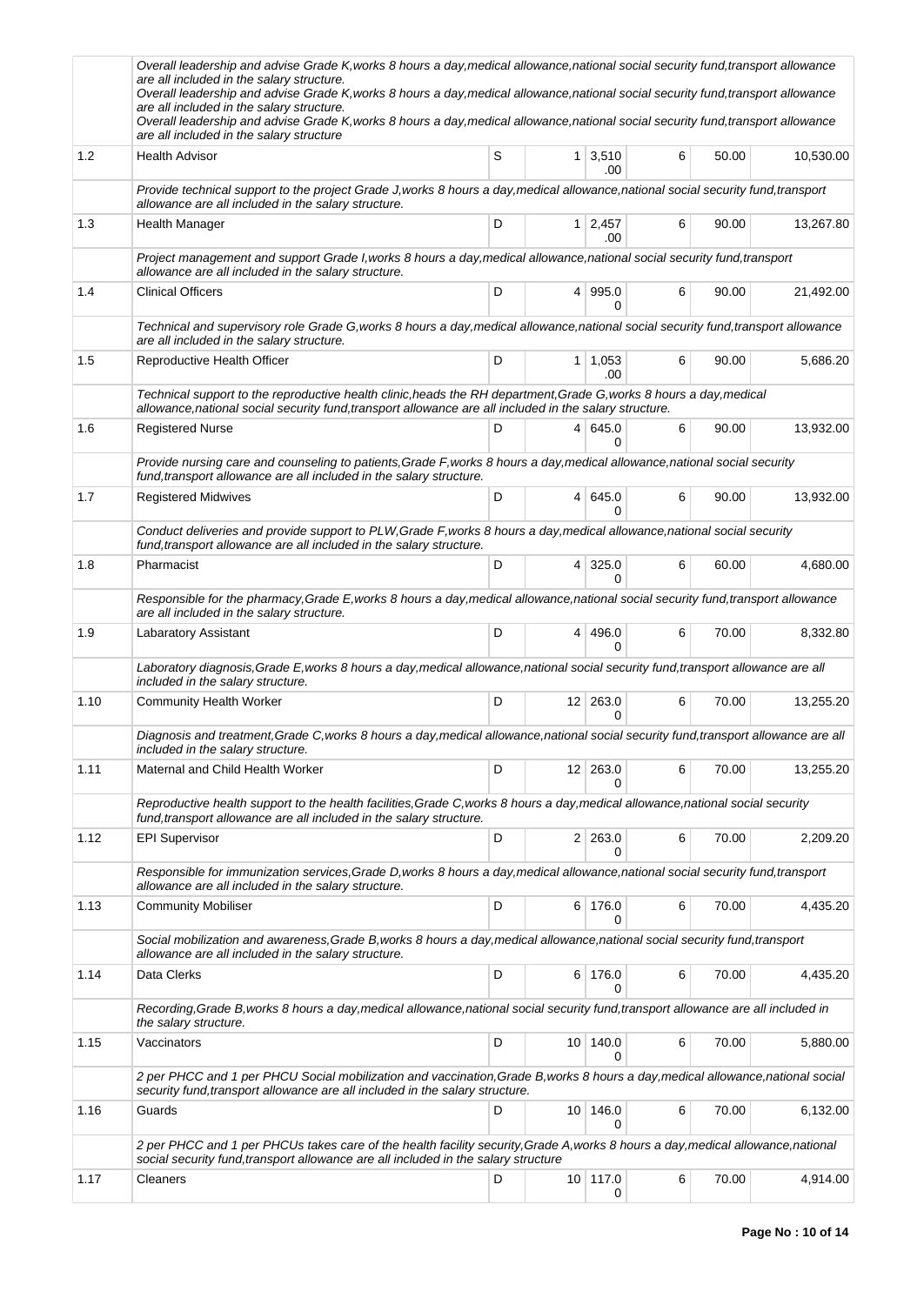|      | 2 per PHCC and 1 per PHCU overall cleanliness of the health facility, Grade A, works 8 hours a day, medical allowance, national<br>social security fund, transport allowance are all included in the salary structure.           |   |                |                       |   |        |            |
|------|----------------------------------------------------------------------------------------------------------------------------------------------------------------------------------------------------------------------------------|---|----------------|-----------------------|---|--------|------------|
| 1.18 | Store Keeper                                                                                                                                                                                                                     | D |                | 4 158.0<br>0          | 6 | 70.00  | 2,654.40   |
|      | Responsible for the medical store, prepares orders and supply records                                                                                                                                                            |   |                |                       |   |        |            |
| 1.19 | Human Resources Manager                                                                                                                                                                                                          | S |                | $1 \mid 3,510$<br>.00 | 6 | 25.00  | 5,265.00   |
|      | Human resource support, Grade J, works 8 hours a day, medical allowance, national social security fund, transport allowance are all<br>included in the salary structure.                                                         |   |                |                       |   |        |            |
| 1.20 | Finance Manager                                                                                                                                                                                                                  | S |                | $1 \mid 3,510$<br>.00 | 6 | 20.00  | 4,212.00   |
|      | Financial management Grade I, works 8 hours a day, medical allowance, national social security fund, transport allowance are all<br>included in the salary structure.                                                            |   |                |                       |   |        |            |
| 1.21 | M and E manager                                                                                                                                                                                                                  | S |                | 1 2,340<br>.00        | 6 | 20.00  | 2,808.00   |
|      | Monitoring and evaluation of the activities and carry out operational research, Grade J, works 8 hours a day, medical<br>allowance, national social security fund, transport allowance are all included in the salary structure. |   |                |                       |   |        |            |
| 1.22 | Accountant                                                                                                                                                                                                                       | S |                | 1   1,170<br>.00      | 6 | 20.00  | 1.404.00   |
|      | Management of accounts, Grade H, works 8 hours a day, medical allowance, national social security fund, transport allowance are<br>all included in the salary structure.                                                         |   |                |                       |   |        |            |
| 1.23 | <b>Logistics Officer</b>                                                                                                                                                                                                         | S |                | $1 \mid 1,170$<br>.00 | 6 | 20.00  | 1,404.00   |
|      | Logistical support, Grade H, works 8 hours a day, medical allowance, national social security fund, transport allowance are all<br>included in the salary structure.                                                             |   |                |                       |   |        |            |
| 1.24 | <b>Drivers</b>                                                                                                                                                                                                                   | S |                | 4 468.0<br>0          | 6 | 25.00  | 2,808.00   |
|      | Field car, field motor boat and Juba car for activities facilitation                                                                                                                                                             |   |                |                       |   |        |            |
|      | <b>Section Total</b>                                                                                                                                                                                                             |   |                |                       |   |        | 173,944.20 |
|      | <b>Supplies, Commodities, Materials</b>                                                                                                                                                                                          |   |                |                       |   |        |            |
| 2.1  | <b>Medical Supplies</b>                                                                                                                                                                                                          | D | 0              | 0.00                  | 0 | 100.00 | 0.00       |
|      | Drugs (In-kind from MOH, WHO, UNICEF, IMA and PSI)                                                                                                                                                                               |   |                |                       |   |        |            |
| 2.2  | <b>Medical Equipment Supplies</b>                                                                                                                                                                                                | D |                | 1 5,000<br>.00        | 1 | 100.00 | 5,000.00   |
|      | Stethoscopes, BP machine, Thermometers, lab reagents etc                                                                                                                                                                         |   |                |                       |   |        |            |
| 2.3  | Staff clinical coats and gubbuota                                                                                                                                                                                                | D |                | $1 \mid 3,400$<br>.00 | 1 | 100.00 | 3,400.00   |
|      | Personal protective devices                                                                                                                                                                                                      |   |                |                       |   |        |            |
| 2.4  | Transport of medical supplies, medical equipments                                                                                                                                                                                | D |                | $2 \mid 1,400$<br>.00 | 1 | 100.00 | 2,800.00   |
|      | Central store to health facilities                                                                                                                                                                                               |   |                |                       |   |        |            |
| 2.5  | Loading and offloading                                                                                                                                                                                                           | D |                | $2 \mid 1,000$<br>.00 | 1 | 100.00 | 2.000.00   |
|      | Central store and health facility store                                                                                                                                                                                          |   |                |                       |   |        |            |
| 2.6  | Storage and handling                                                                                                                                                                                                             | D | 2 <sup>2</sup> | 1,000<br>.00          | 1 | 100.00 | 2,000.00   |
|      | Drugs and medical supplies are stored t the central store and at the health facility stores                                                                                                                                      |   |                |                       |   |        |            |
| 2.7  | Soap and Laundry                                                                                                                                                                                                                 | D |                | 4 200.0<br>0          | 6 | 100.00 | 4,800.00   |
|      | Ward cleanliness and maintenance                                                                                                                                                                                                 |   |                |                       |   |        |            |
| 2.8  | Facilities maintenant                                                                                                                                                                                                            | D |                | 4 3,750<br>.00        | 1 | 100.00 | 15,000.00  |
|      | Renovation of health facilities both PHCC/PHCUs                                                                                                                                                                                  |   |                |                       |   |        |            |
| 2.9  | health Facilities equipments (Delivery coach,<br>beds/sheets/mattresses                                                                                                                                                          | D |                | 4 500.0<br>0          | 1 | 100.00 | 2,000.00   |
|      | beds/sheets, mattress, delivery coach, chair & tables etc                                                                                                                                                                        |   |                |                       |   |        |            |
|      | <b>Section Total</b>                                                                                                                                                                                                             |   |                |                       |   |        | 37,000.00  |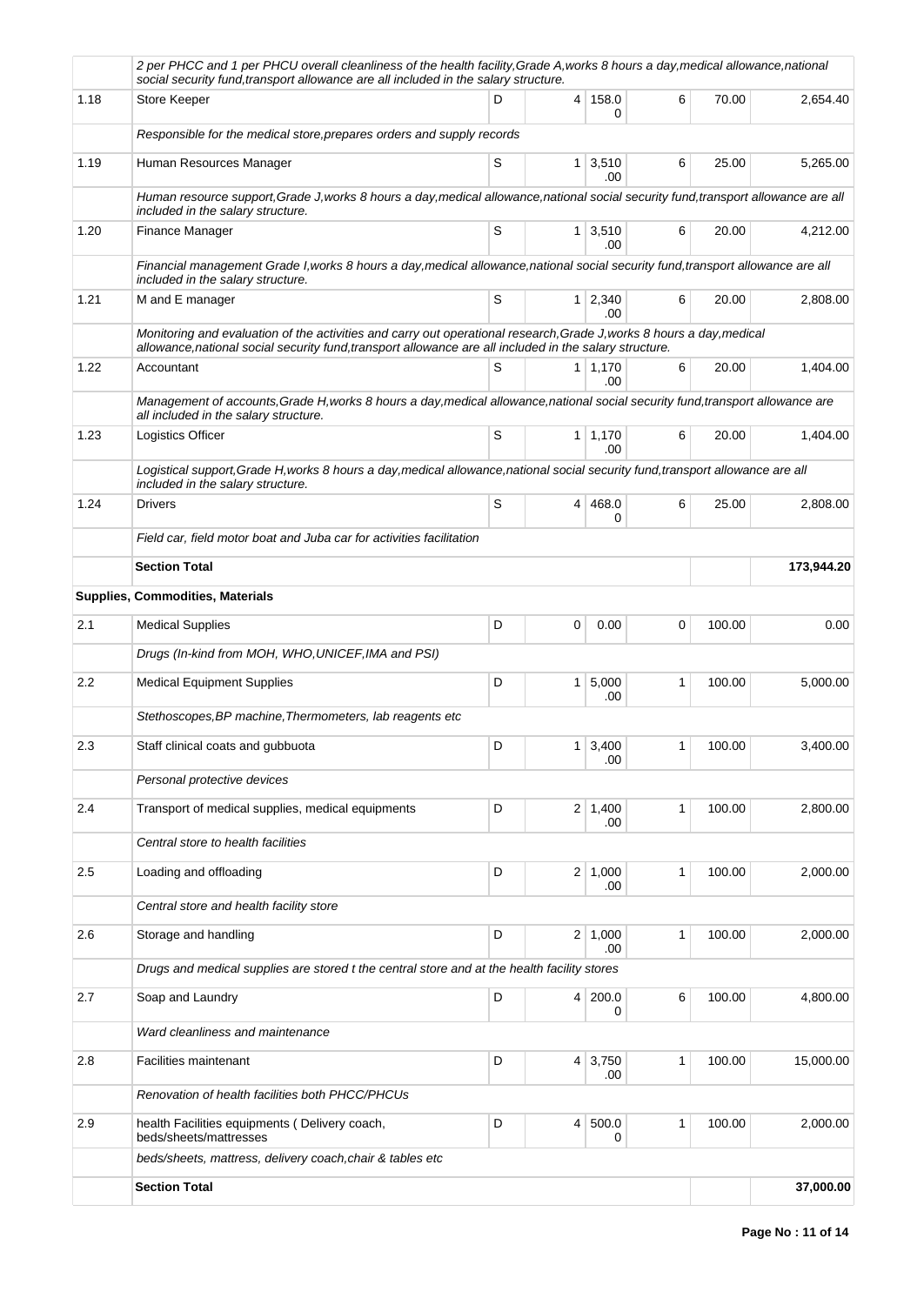| Equipment     |                                                                             |             |                |                       |              |        |          |
|---------------|-----------------------------------------------------------------------------|-------------|----------------|-----------------------|--------------|--------|----------|
| 3.1           | Computer                                                                    | D           | 1 <sup>1</sup> | 900.0<br>0            | $\mathbf{1}$ | 100.00 | 900.00   |
|               | Reporting by Health manager, health advisor and reproductive health officer |             |                |                       |              |        |          |
| 3.2           | Thuraya phone                                                               | D           |                | $1 \mid 1,000$<br>.00 | $\mathbf{1}$ | 100.00 | 1,000.00 |
|               | Communication with field sites without access to local telephone network    |             |                |                       |              |        |          |
| 3.3           | 3 in 1 Printer machine                                                      | D           | 1 <sup>1</sup> | 749.5<br>6            | $\mathbf{1}$ | 100.00 | 749.56   |
|               | Printing reports                                                            |             |                |                       |              |        |          |
| 3.4           | Motor Cycle (Honda)                                                         | D           | 1 <sup>1</sup> | 4,750<br>.07          | $\mathbf{1}$ | 100.00 | 4,750.07 |
|               | for monitoring of the health activities in facilities site                  |             |                |                       |              |        |          |
|               | <b>Section Total</b>                                                        |             |                |                       |              |        | 7,399.63 |
|               | <b>Contractual Services</b>                                                 |             |                |                       |              |        |          |
| 4.1           | Consultancy                                                                 | D           | 1 <sup>1</sup> | 8,000<br>.00          | 1            | 100.00 | 8,000.00 |
|               | End of project evaluation                                                   |             |                |                       |              |        |          |
|               | <b>Section Total</b>                                                        |             |                |                       |              |        | 8,000.00 |
| <b>Travel</b> |                                                                             |             |                |                       |              |        |          |
| 5.1           | Health Adviser travel from Juba to field /DSA                               | S           | 1 <sup>1</sup> | 700.0<br>0            | 2            | 50.00  | 700.00   |
|               | Technical support (UNHAS) 2 Flights                                         |             |                |                       |              |        |          |
| 5.2           | Health Manager for training in Juba field/DSA                               | D           | 1 <sup>1</sup> | 310.0<br>0            | 2            | 100.00 | 620.00   |
|               | Field support supervision (Local transport)                                 |             |                |                       |              |        |          |
| 5.3           | Facilities supervision on monthly basis from field office                   | D           | 1 <sup>1</sup> | 140.0<br>0            | 6            | 100.00 | 840.00   |
|               | visiting of health facilities site by the Manager on weekly, monthly basis  |             |                |                       |              |        |          |
|               | <b>Section Total</b>                                                        |             |                |                       |              |        | 2,160.00 |
|               | <b>Transfers and Grants to Counterparts</b>                                 |             |                |                       |              |        |          |
| 6.1           | Transfer charge by UNDP to UNKEA Account                                    | D           |                | $2 \mid 275.0$<br>0   | 1            | 100.00 | 550.00   |
|               | wiring of fund from donor account to partner account                        |             |                |                       |              |        |          |
| 6.2           | Monthly transaction charges                                                 | D           | 1 <sup>1</sup> | 65.00                 | 6            | 100.00 | 390.00   |
|               | transaction on daily basis for project activities                           |             |                |                       |              |        |          |
|               | <b>Section Total</b>                                                        |             |                |                       |              |        | 940.00   |
|               | <b>General Operating and Other Direct Costs</b>                             |             |                |                       |              |        |          |
| 7.1           | Internet                                                                    | $\mathsf S$ | 1 <sup>1</sup> | 958.0<br>0            | 6            | 21.00  | 1,207.08 |
|               | Field                                                                       |             |                |                       |              |        |          |
| 7.2           | Purchase of boat engine                                                     | D           |                | $1 \mid 4,971$<br>.48 | 1            | 100.00 | 4,971.48 |
|               | Purchase of boat engine for the field activities                            |             |                |                       |              |        |          |
| $7.3$         | Fuel and boat maintenance                                                   | D           | 1 <sup>1</sup> | 376.0<br>0            | 6            | 100.00 | 2,256.00 |
|               | Field activities transportation of drugs and referral of patients           |             |                |                       |              |        |          |
| 7.4           | Field office maintenance and repairs (fence, tukuls & office)               | S           | 1 <sup>1</sup> | 2,879<br>.80          | 1            | 37.00  | 1,065.53 |